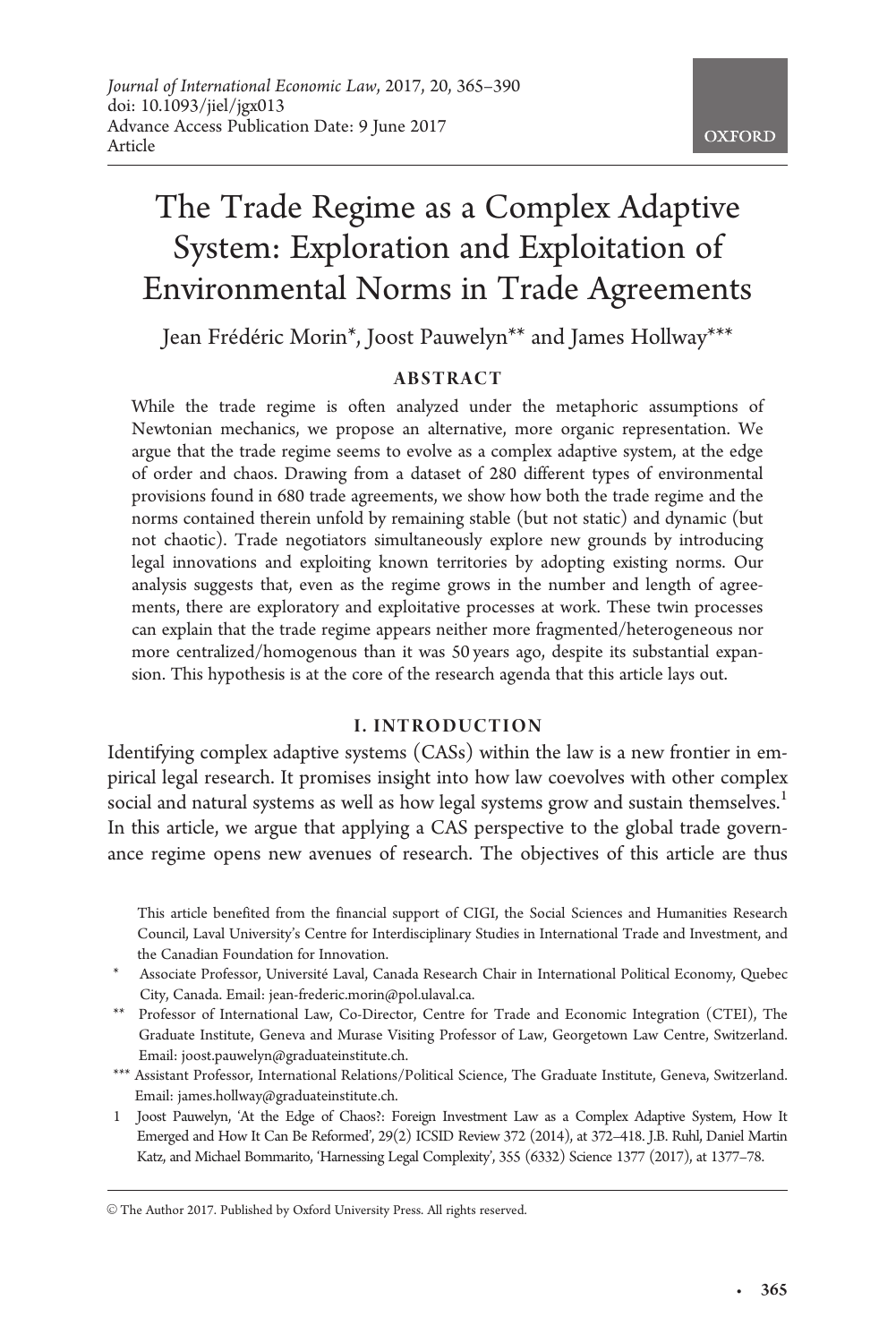programmatic rather than explanatory and we hereby hope to contribute to the foundational work of an emerging research program.

We illustrate the value of a CAS perspective with respect to two dimensions of the trade governance regime. First, we argue that the network of countries' memberships in 680 bilateral, plurilateral, and multilateral trade agreements presents a complex adaptive structure. Second, we argue that patterns of appearance and adoption of norms in these trade agreements—environmental norms, in our example<sup>2</sup>—also suggest a complex adaptive structure. In both, CAS indicates that not only exogenous but also endogenous processes operate.

This second, normative dimension relates most closely to the other contributions in this Special Issue as it relies upon the text of each of the trade treaties. However, in contrast to other contributions (for example, Elsig et al. and Pelc et al.), our empirical analysis does not rely on direct, computer-aided text analysis, but instead human coders identified the 280 different environmental norms (including principles, commitments, and exceptions) that today appear in trade agreements. It also relies on human coders to generate a matrix of legal and substantive relationships between these norms. While computers can easily and accurately identify environment-related provisions within one or more texts, human coding remains more appropriate for identifying and interpreting sometimes ambiguous norms within complex, structured texts and relating them to one another. This is because lexicon-based approaches struggle with the many-to-many relationships words and concepts like norms often have that humans, who parse semantics with comparative ease, can distinguish. For example, the precautionary principle can be expressed in various ways depending on context and cannot always be identified by the co-occurrence of certain keywords. In addition, standard computer-driven text analytic approaches do not permit norms that might emerge across sentences or even paragraphs. Humans recognize intra-textual relationships and anaphora that most textanalytic programs miss. For example, a norm promoting market instruments to achieve environmental objectives may emerge only across a number of specific clauses that evidence that purpose. Lastly, even sophisticated computer-based approaches can only infer latent relationships between concepts from the text provided to them, whereas human coders, especially experts, can judiciously draw upon a contemporary, substance-focused corpus. We therefore provided a detailed codebook $3$  to a team of coders, who parsed all trade agreements from preamble to annex for norms described within the codebook.

The following section presents our conceptualization of the trade regime as a CAS. One general expectation that derives from this conceptualization is that, once initialized, even a continually expanding trade system grows according to a dual process, explored in greater details in sections III and IV, namely the exploration of novel relationships and the exploitation of known information. The conclusion identifies a number of research questions that derive from this conceptualization.

<sup>2</sup> Jean-Frédéric Morin, Andreas Dür, and Lisa Lechner, 'Mapping the Trade and Environment Nexus: Insights from a New Dataset'. For an alternative coding of environmental provision in preferential trade agreements, see José-Antonio Monteiro, Typology of Environment-Related Provisions in Regional Trade Agreements. World Trade Organization Working Paper ERSD-2016-13 2016.

<sup>3</sup> Jean-Frédéric Morin, 'TREND (TRade & ENvironment Database) Codebook' (July 2016), Canada Research Chair in International Political Economy, available at [www.chaire-epi.ulaval.ca/trend](http://www.chaire-epi.ulaval.ca/trend) (visited 16 January 2016).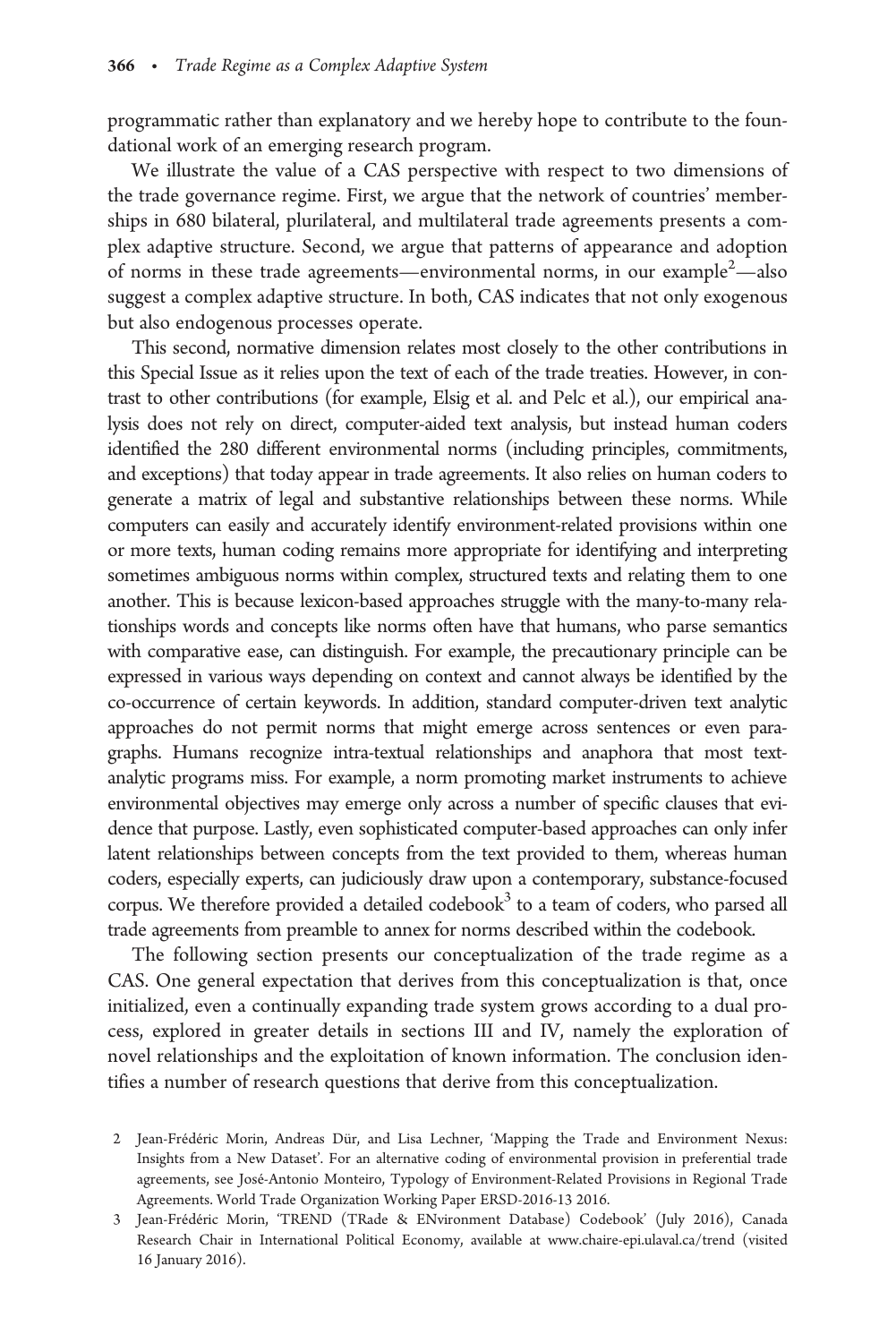## II. THE TRADE REGIME THROUGH THE LENS OF COMPLEXITY **THEORY**

## A. The trade governance regime

We favor a broad definition of the trade governance regime.<sup>4</sup> It includes multilateral trade agreements as well as bilateral and regional trade agreements (hereinafter, preferential trade agreements or PTAs). It also includes actors negotiating trade treaties as well as dispute settlement and committee-level activity, rulings and norms under these treaties, with the parties, officials, and adjudicators engaged therein. Our definition, however, does not include treaties that may interact with trade but are not 'as such' trade agreements (e.g. bilateral investment treaties or multilateral environmental agreements).

How researchers conceive of such regimes highlights or obscures certain features of their evolution. Trade governance is often analyzed under a Newtonian lens that atomistically disaggregates the elements of a system and investigates their interaction, if at all, as linear. For example, many commentators separate the World Trade Organization (WTO) from PTAs as if they operate independently. When PTAs are considered, they are also often analyzed independently from other PTAs and the WTO. Even those that explicitly investigate interactions between PTAs and the WTO conceive of coordination and conflict between distinct entities.<sup>5</sup> Common metaphors that follow include 'building blocks', 'stumbling stones', 'parallel tracks', 'ratchet effect', and 'domino theory'.<sup>6</sup> These metaphors lead us to expect stability unless and until an exogenous pressure provokes change. The impact of PTAs on the WTO, for example, is typically pictured as the exogenous pressure of a chaotic 'spaghetti bowl' that potentially contradicts and risks undermining the  $WTO<sup>7</sup>$  Otherwise, the trade regime is seen as evolving at a glacial pace between the major rounds of multilateral trade negotiations (e.g. Tokyo Round, Uruguay Round, and the failed Doha Round).

#### B. The trade regime as a CAS

A CAS lens promotes a somewhat different view. Melanie Mitchell defines CAS as 'system[s] in which large networks of components with no central control and simple rules of operation gives rise to complex collective behavior, sophisticated information processing and adaptation via learning or evolution'.8 Not every 'complicated' system is 'complex adaptive' though. Complicated systems can be understood by disaggregating the whole into its constituent parts and studying how

<sup>4</sup> Our definition is so broad that it might be more appropriate to talk about the trade regime complex instead. However, since this article relies on complexity theory, we prefer to avoid the frequent confusion between complex as a structure (as in a regime complex) and complexity as a property of a system (as a complex adaptive system). A regime complex does not necessarily display complexity.

<sup>5</sup> Milewicz, Karolina, James Hollway, Claire Peacock, and Duncan Snidal, 'Beyond Trade: the Expanding Scope of the Non-Trade Agenda in Trade Agreements' Journal of Conflict Resolution, to be published.

<sup>6</sup> Sophie Meunier and Jean-Frédéric Morin, 'No Agreement is an Island: Negotiating TTIP in a Dense Regime Complex', in Jean- Frédéric Morin et al. (eds), The Politics of Transatlantic Trade Negotiations: TTIP in a Globalized World (Abingdon: Routledge 2016), at 196.

<sup>7</sup> Jagdish Bhagwati, Termites in the Trading System: How Preferential Agreements Undermine Free Trade (Oxford: Oxford University Press, 2008).

<sup>8</sup> Melanie Mitchell, Complexity: A Guided Tour (Oxford: Oxford University Press 2009) 13.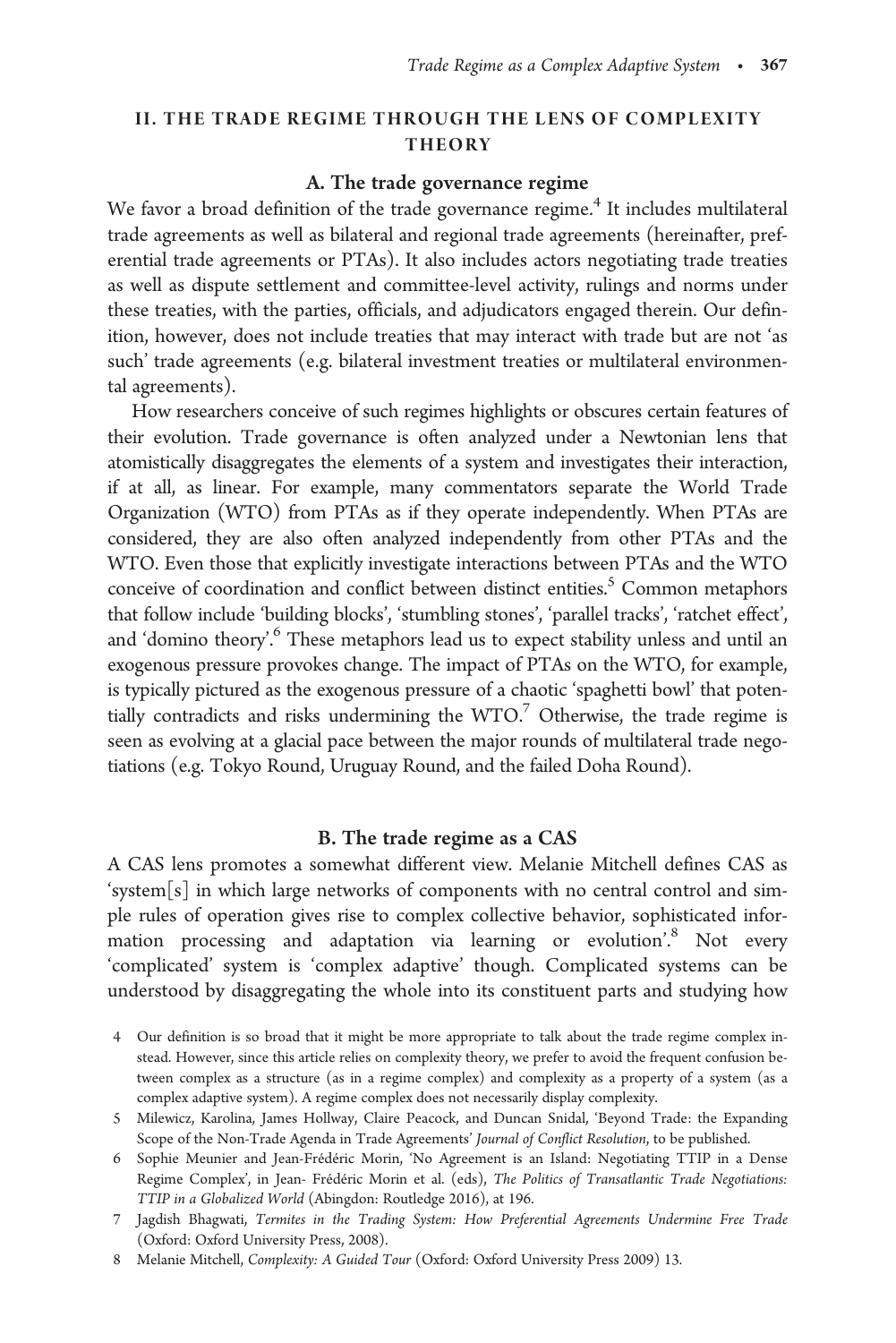they interact because the 'various elements that make up the system maintain a degree of independence from one another'.9 Clocks, for example, are decomposable, linear, inert, predictable, and amenable to Newtonian analysis. CAS, though, can issue recognizable patterns, but the specific details of their evolution remain unpredictable due to complex dependencies and nonlinearities. Most commonly cited examples of CAS include the economy, ant colonies, the immune system, the brain, cities, jazz bands, and the galaxy. $^{10}$ 

Some international regimes seem to correspond well to Mitchell's definition of a CAS. The 'international' is one political domain where there is no central hierarchical authority and globalization is the archetypical example of social inter-connectivity. Yet, despite some pioneering works, $11$  international studies lags behind other disciplines in seizing CAS's descriptive and explanatory power. A burgeoning literature advocates  $CAS<sub>1</sub><sup>12</sup>$  emphasizing its theoretical supremacy, but to date scholars have only conducted a few empirical investigations on environmental treaties $^{13}$  or foreign investment law.14 This article is the first attempt to explicitly conceptualize the trade regime as a CAS.

While many criteria appear in the literature, six common criteria of a CAS are: (i) multiple heterogeneous elements, (ii) no central coordination, (iii) interdependency,

9 John H. Miller and Scott E. Page, Complex Adaptive System: An Introduction to Conceptual Models of Social Life (Princeton: Princeton University Press 2007) 9.

- 11 James N. Rosenau, 'Foreign Policy as Adaptive Behavior: Some Preliminary Notes for a Theoretical Model', 2(3) Comparative Politics 365 (1970); Robert Axelrod and William D. Hamilton, 'The Evolution of Cooperation', 211(4489) Science 1390 (1981); George Modelski, 'Is World Politics Evolutionary Learning?', 44(1) International Organization 1 (1990); Robert Jervis, System Effects: Complexity in Political and Social Life (Princeton: Princeton University Press 1997).
- 12 John Urry, 'The Complexity of the Global', 22(5) Theory, Culture & Society 235 (2005); Emilian Kavalski, 'The Fifth Debate and the Emergence of Complex International Relations Theory: Notes on the Application of Complexity Theory to the Study of International Life', 20(3) Cambridge Review of International Affairs 435 (2007); Neil E. Harrison, Complexity in World Politics: Concepts and Methods of a New Paradigm (New York: State University of New York Press 2006); Shu-Yun Ma, 'Political Science at the Edge of Chaos? The Paradigmatic Implications of Historical Institutionalism', 28(1) International Political Science Review 57 (2007); Armando Geller and Scott Moss, 'Growing Qawm: An Evidence-Driven Declarative Model of Afghan Power Structures', 11(2) Advances in Complex Systems 321 (2008); Karen J. Alter and Sophie Meunier, 'The Politics of International Regime Complexity', 7(1) Perspectives on Politics 13 (2009); Robert Deuchars, 'Deleuze, DeLanda and Social Complexity: Implications for the 'International'', 6(2) Journal of International Political Theory 161 (2010); Antoine Bousquet and Simon Curtis, 'Beyond Models and Metaphors: Complexity Theory. Systems Thinking and International Relations', 24(1) Cambridge Review of International Affairs 43 (2011); Erika Cudworth and Stephen Hobden, Posthuman International Relations: Complexity, Ecologism and Global Politics (London: Zed Books, 2011); Armando Geller, 'The Use of Complexity-Based Models in International Relations: A Technical Overview and Discussion of Prospects and Challenges', 24(2) Cambridge Review of International Affairs 63 (2011); Robert Gayer and Steve Pickering, 'Applying the Tools of Complexity to the International Realm: From Fitness Landscapes to Complexity Cascades', 24(1) Cambridge Review of International Affairs 5 (2011); Emilian Kavalski, 'Waking IR up from its "deep Newtonian slumber"', 41(1) Journal of International Studies 137 (2012); Seva Gunitsky, 'Complexity and Theories of Change in International Politics', 5(1) International Theory 35 (2013).
- 13 Rakhyun E. Kim, 'The Emergent Network Structure of the Multilateral Environmental Agreement System', 23(5) Global Environment Change 980 (2013).
- 14 Pauwelyn, above n 1, at 1. Sergio Puig, 'International Regime Complexity and Economic Law Enforcement', 17(3) Journal of International Economic Law 491 (2014).

<sup>10</sup> Mitchell, above n 7, 3–12.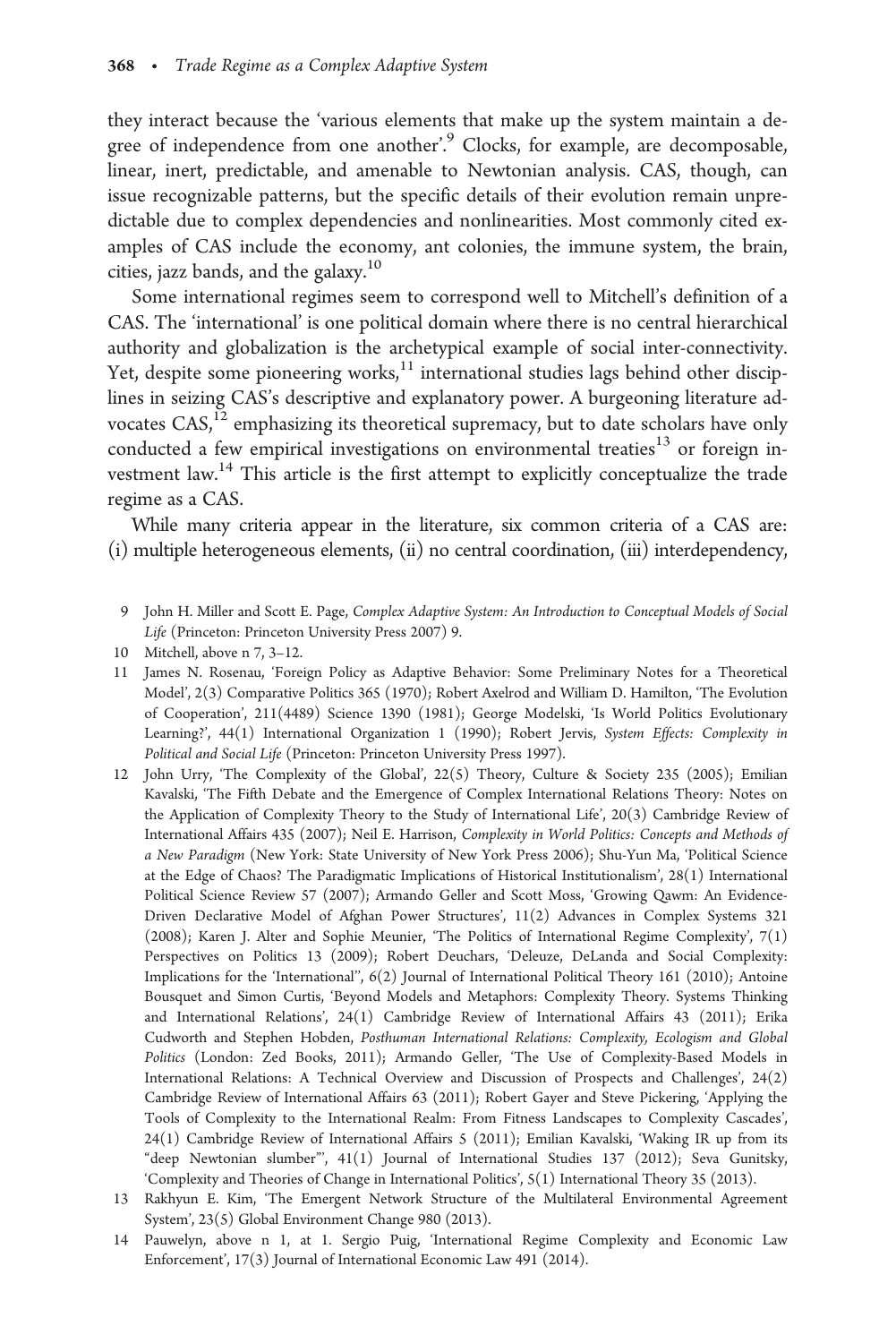(iv) simple rules of operation, (v) a multiscale structure, and (vi) openness.<sup>15</sup> The trade governance regime has all these characteristics.

First, the trade governance regime consists of several elements like any system or structure. It is composed of thousands of agents, including trade negotiators and adjudicators as well as hundreds of institutional artifacts such as trade agreements, regional organizations, customary rules, and social norms.16 Not only are there many and many different types of actors and institutions, but they also have diverse interests and preferences, such as which (if any) environmental norms should be included in trade agreements.<sup>17</sup>

Second, these heterogeneous elements are not centrally coordinated. The conclusion of trade agreements does neither require central approval from a multilateral organization nor is there any formal coordination involved. While WTO members have to notify the WTO of their PTAs and must meet certain minimum requirements (e.g. a PTA must liberalize 'substantially all' trade), the notification record of WTO members is far from perfect, and the WTO rules on PTAs (e.g. GATT Article XXIV) are vague and not effectively enforced.<sup>18</sup>

Third, despite the heterogeneity of constitutive elements and lack of hierarchical arrangement, the trade regime is held together by shared principles and relational dependencies.<sup>19</sup> Trade agreements and dispute settlement awards have avoided blatant incoherencies, as they are negotiated, interpreted, implemented, and adjudicated in the shadow of each other, under the umbrella of a shared liberal credo and guided by WTO minimum rules (as demonstrated by Elsig et al. in this Issue). This relative coherence results from dense social, legal, and political relations, thus linking each element to some other elements of the system and providing some centripetal force.<sup>20</sup>

- 15 Philippe Le Prestre, 'The Meaning of Complex Governance' (on file with the author at Université Laval, Canada). Philippe Le Prestre makes a useful distinction between CAS characteristics (what they are) and their properties (what they do). For a conceptual discussion of these properties, see Miller and Page, above n 8; Mitchell, above n 7. For its application to International Studies, see Emilian Kavalski, World Politics at the Edge of Chaos: Reflection on Complexity and Global Life (Albany: State University of New York Press, 2016); Harrison, above n 11.
- 16 Andreas Dür, Leonardo Baccini, and Manfred Elsig, 'The Design of International Trade Agreements: Introducing a New Dataset', 9(3) The Review of International Organizations 353 (2014) at 354.
- 17 Henrik Horn, Petros C. Mavroidis, and Andre´ Sapir, 'Beyond the WTO? An Anatomy of EU and US Preferential Trade Agreements', 33(11) The World Economy 1565 (2010), at 1566.
- 18 Petros C. Mavroidis, 'Always Look at the Bright Side of Non-Delivery: WTO and Preferential Trade Agreements, Yesterday and Today', 10(3) World Trade Review 375 (2011), at 376.
- 19 See Valbona Muzaka and Mattew Louis Bishop, 'Doha Stalemate: The End of Trade Multilateralism', 41(2) Review of International Studies 383 (2015); Laura Gomez-Mera and Andrea Molinari, 'Overlapping Institutions, Learning, and Dispute Initiation in Regional Trade Agreements: Evidence from South America', 58(2) International Studies Quarterly 269 (2013), at 269; James Hollway and Johan Koskinen, 'Multilevel Embeddedness: The Case of the Global Fisheries Governance Complex', 44 Social Networks 281 (2016), at 282.
- 20 Robert Wolfe, 'See you in Geneva? Legal (Mis)Representations of the Trading System', 11(3) European Journal of International Relations 339 (2005), at 346; Joost Pauwelyn and Wolfgang Alschner, 'Forget about the WTO: The Network of Relations between PTAs and double PTAs', in Andreas Dür and Manfred Elsig (eds), Trade Cooperation: The Purpose, Design and Effects of Preferential Trade Agreements (Cambridge: Cambridge University Press, 2015), at 510. ('The PTA network visualization confirms that, especially in the Americas and South East Asia, PTAs tend to be deep. The EU, the US, Chile, Mexico, Singapore, Australia and New Zealand are central players in this network. The fact that these rules are crafted today by a handful of interconnected hub countries rather than isolated clusters of independent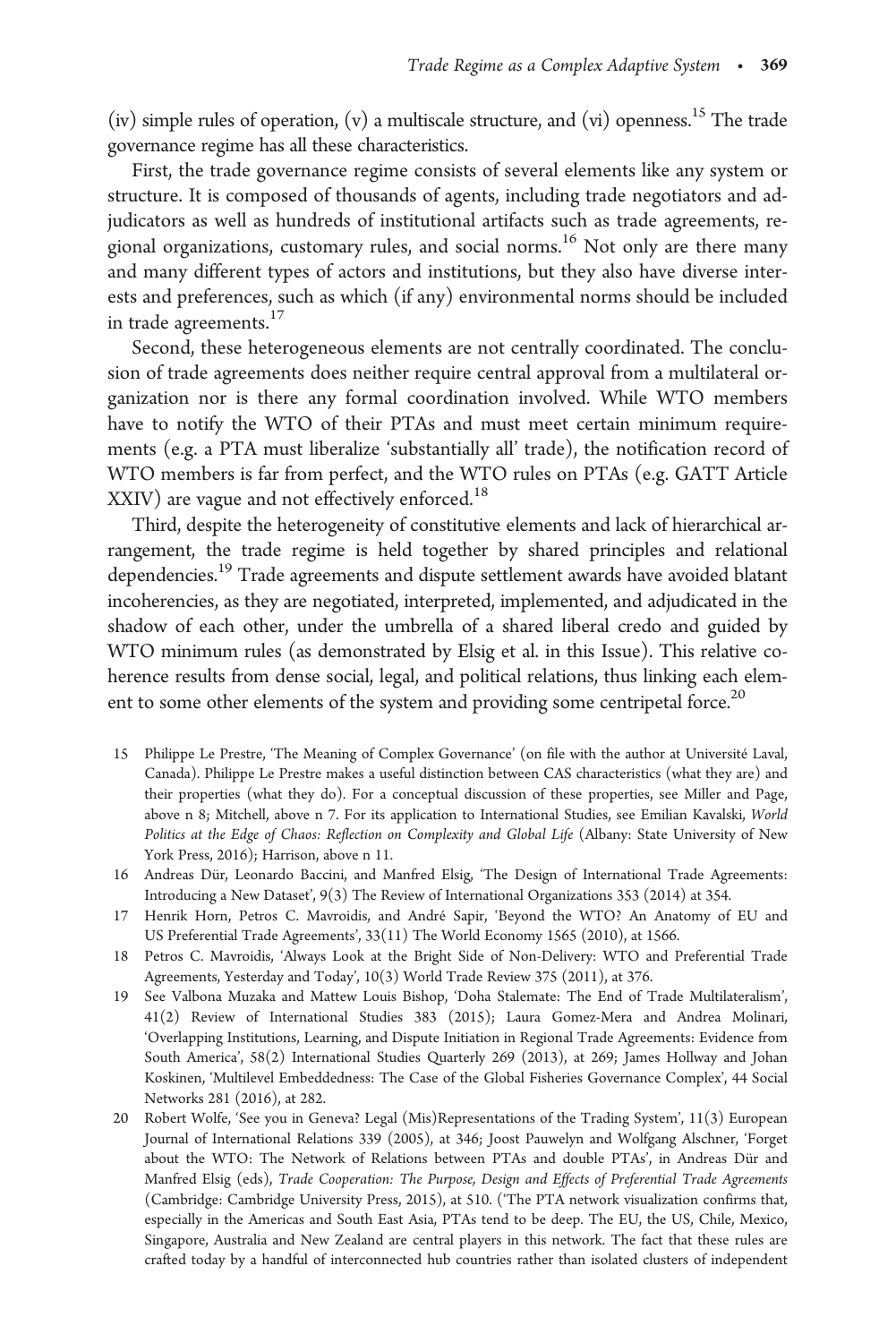Fourth, the system operates under relatively simple rules. Only around 200 countries or separate customs territories have the authority to negotiate, adopt, and adjudicate trade agreements, and they do so under well-established rules of international law. Still, boundedly rational actors can learn from their experiences and the actions of others to update and expand their behavior as well as the rules of operation.<sup>21</sup>

Fifth, the trade system has a multilevel structure with established general principles (e.g. national treatment, tariff commitments, and necessity exceptions), gradually evolving norms (e.g. nontariff barriers), and rapidly mushrooming detailed rules (e.g. the requirement to disclose the origin of genetic resources in patent applications). $^{22}$  Different processes operate simultaneously at different scales in an interdependent manner. For example, competition among detailed trade rules<sup>23</sup> is related to the diffusion of certain models of trade agreements.<sup>24</sup>

Lastly, despite being recognizable as a system, the trade regime is also open to its environment like other natural and social systems. As the WTO Appellate Body has provided, it is 'not to be read in clinical isolation from [the rest of] public international law'.<sup>25</sup> The trade governance system is relatively open to influences from domestic law and politics as well as cognate governance regimes. CASs are thus still open to exogenous influences.

Yet a CAS lens differs from a Newtonian lens in important ways. First, it deems the components (e.g. actors and institutions) within the regime as transactive and adaptive.<sup>26</sup> This in turn leads to the (endogenous) emergence of system features that cannot be reduced to individual components ('the whole is greater than the sum of its parts'). Second, a CAS view suggests the trade governance regime is less 'frozen' than the WTO's negotiating arm. Plenty of 'micro-level innovation' occurs in the dispute settlement system of the WTO and its committee monitoring activities in conjunction with other trade agreements, especially PTAs. At the same time, the trade

rule makers is likely to facilitate the convergence of views and the emergence of a coherent body of WTO-extra norms.').

- 21 Mark S. Copelovitch and Tonya L. Putnam, 'Design in Context: Existing International Agreements and New Cooperation', 68(2) International Organization 471 (2014); Covadonga Meseguer, 'Rational Learning and Bounded Learning in the Diffusion of Policy Innovations', 18(1) Rationality and Society 35 (2006).
- 22 John H. Barton et al., The Evolution of the Trade Regime: Politics, Law and Economics of the GATT and the WTO (Princeton: Princeton University Press, 2006).
- 23 See Dür et al., above n 15, at 355; Horn et al., above n 16, at 1587.
- 24 Peter Egger and Mario Larch, 'Interdependent Preferential Trade Agreement Memberships: An Empirical Analysis', 76(2) Journal of International Economics 384 (2008), at 386; Maggie Xiaoyang Chen and Sumit Joshi, 'Third Country Effects on the Formation of Free Trade Agreements', 82(2) Journal of International Economics 238 (2010), at 239; Richard Baldwin and Dany Jainovich, 'Are Free Trade Agreements Contagious?', 88(1) Journal of International Economics 1 (2012), at 10. (Baldwin and Jainovich provide that: 'basic hypothesis is that much of the spread of regionalism is driven by "defensive" FTAs, i.e., nations sign FTAs to reduce the discrimination created by FTAs signed among their trade partners. FTAs are contagious and the degree of contagion is related to the importance of the partners' markets.')
- 25 WTO Appellate Body Report, United States Standards for Reformulated and Conventional Gasoline (US Gasoline), WT/DS2ABR, adopted 29 April 1996, 17; Joost Pauwelyn, Conflict of Norms in Public International Law: How WTO Law Relates to Other Rules of International Law (Cambridge: Cambridge University Press, 2003) 29.
- 26 Mustafa Emirbayer, 'Manifesto for a Relational Sociology', 103(2) The American Journal of Sociology 281–317 (1997).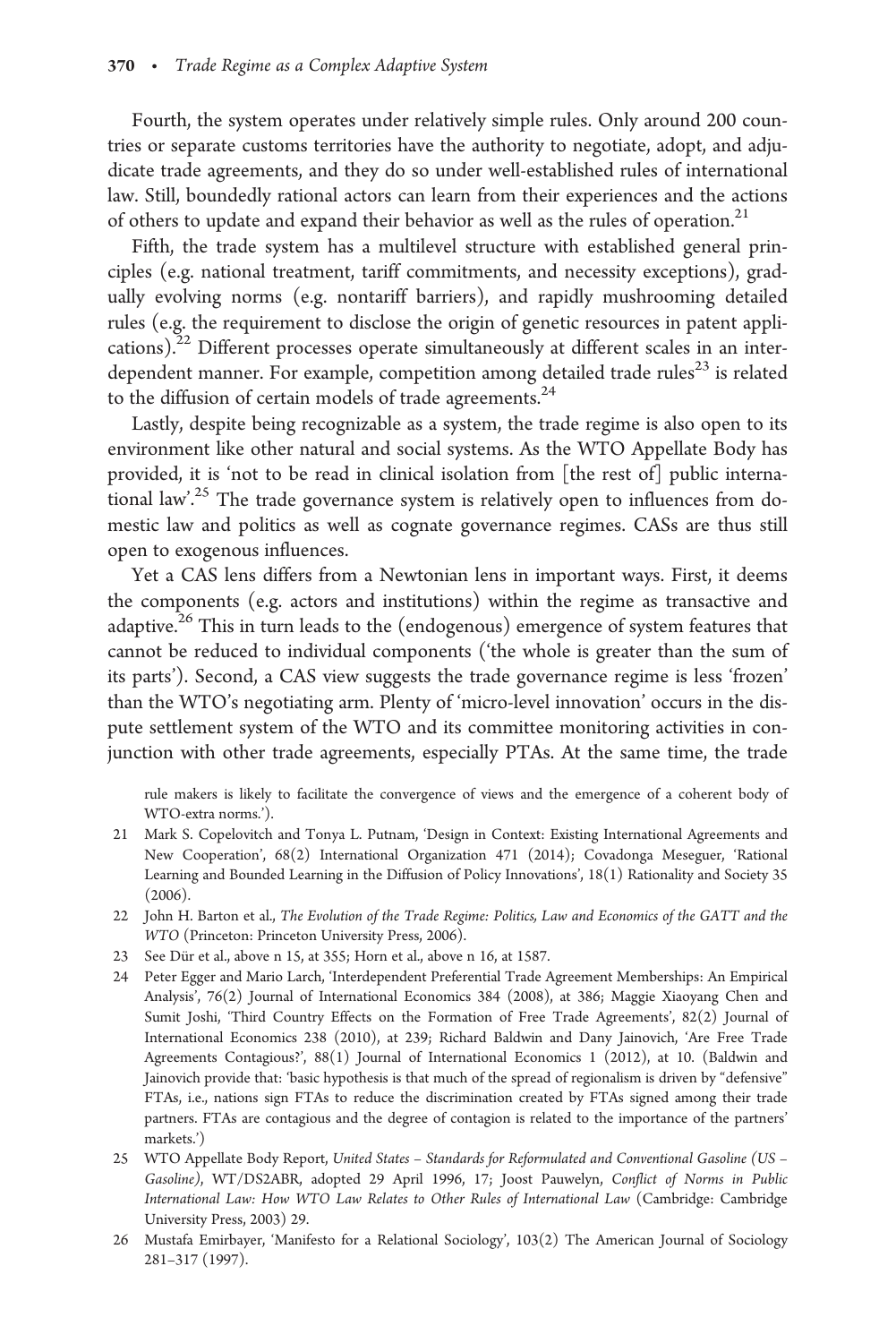regime is less 'chaotic' than many PTA observers may believe. Order is brought to the system not only by multilateral agreements, but also by the appearance of similar norms across many PTAs and other centripetal forces discussed earlier.

We do not claim that a CAS lens is necessarily superior to a Newtonian one. Despite Einstein's theory of relativity being accepted as a more accurate physical model, Newtonian physics continues to be useful for most quotidian calculations. In the context of the trade governance regime, a Newtonian lens may be a useful first approximation. However, as each theoretical lens builds on different metaphors and assumptions, they highlight different research questions that we should not ignore but instead explore.

So far, we have argued that the trade regime has all the features of a CAS; the next step is to identify how this change of perspective might result in different expectations about how the trade system evolves.

# C. Expected growth in complexity: at the edge of exploitation and exploration

A complexity lens leads us to expect a CAS to develop consistent with the six conditions identified above. Stuart Kauffman, a leading complexity theorist, proposes that complex systems expand into the 'adjacent possible' as much as they can without undermining their internal organization.<sup>27</sup> On the face of it, what we witness with the trade regime is consistent with this hypothesis. There are more agreements, issue-areas covered, participating countries, and dispute settlement systems and rulings than previously.28 While several trade agreements concluded in the 1960s have less than 10 pages, some recent trade agreements have more than 1000 pages. This growth, however, has not plunged the regime into chaos. CAS theory expects that the interdependencies connecting the various elements of the system ensure that a system expansion is not realized at the expense of its internal organization.

The fact that elemental units have simple rules of operation does not limit the growth in complexity.<sup>29</sup> On the contrary, the simple rule of natural selection has led to the complex biosphere, and the simple rule of profit-seeking entities has led to a complex economy. As observed by Miller and Page: '[s]imple rules in a stark environment can generate complex aggregate behaviors.'30 Thus, if trade agreements are increasing in frequency and if trade agreements are getting longer, it is not necessarily because contemporary trade negotiators are more sophisticated individuals than their predecessors; they are largely building on preexisting elements and following the same 'simple rules' as those before them.

Then, where does this complexity come from? While exogenous pressures influence a CAS by virtue of it being open (the sixth condition listed above), complexity

- 28 See Dür et al., above n 15, at 355 and Horn et al., above n 16, at 1565.
- 29 Ann Florini, 'The Evolution of International Norms', 40 International Studies Quarterly (1996), at 363.
- 30 See Miller and Page, above n 8, at 231.

<sup>27</sup> Stuart Kauffman, The Origins of Order (Oxford: Oxford University Press, 1993). CAS are constantly changing, which implies that causal processes that are observed at a given time might not be applicable at another time. This makes illusive the search for timeless laws apart from this tendency to grow in complexity.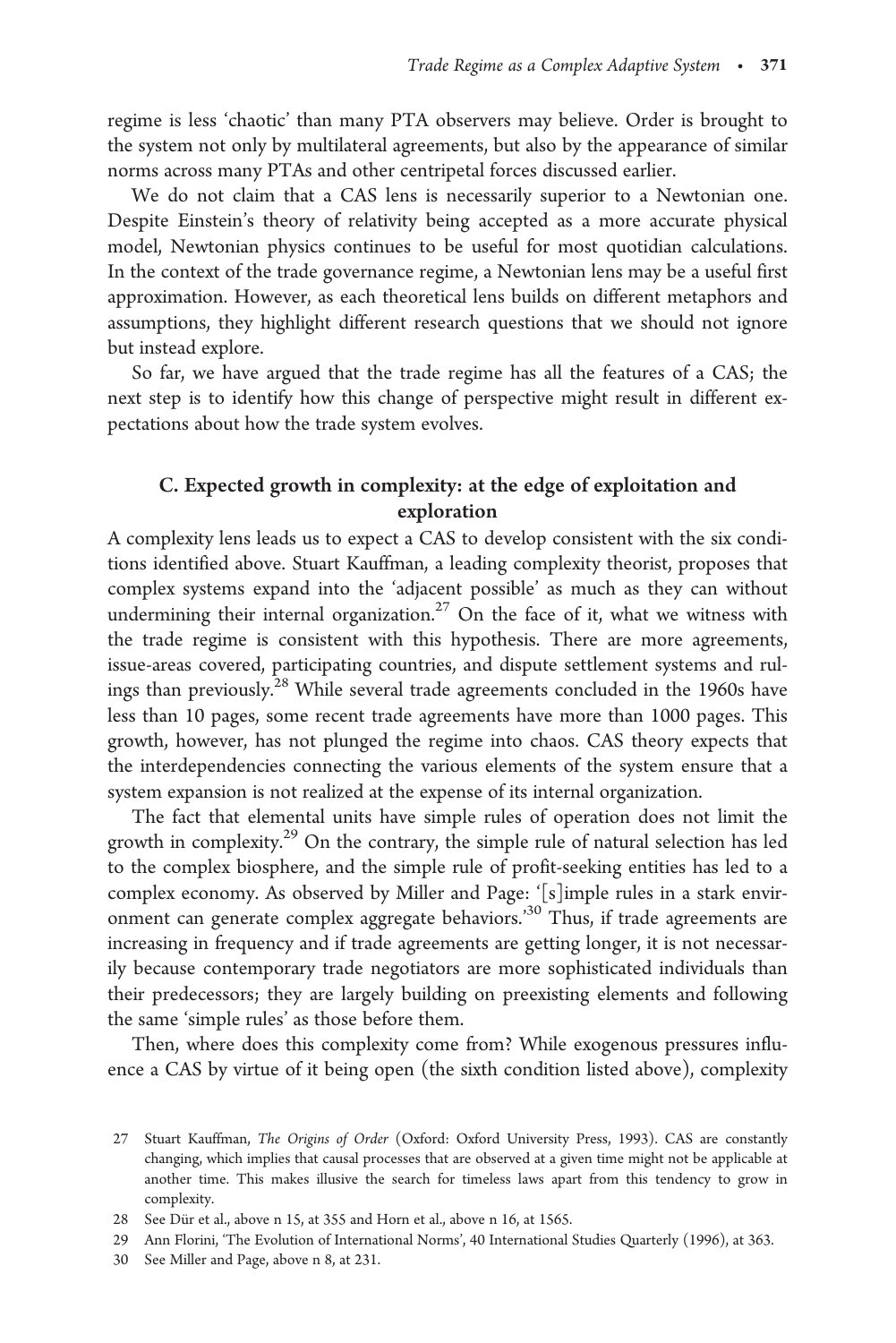theorists also expect it to develop organically and endogenously through processes of 'exploitation' and 'exploration' that keep a system in balance at the edge of order and chaos.31 'Exploration' refers to the efforts to create future capabilities by means of 'search, variation, experimentation, and discovery', and implies venturing into the unknown, introducing chaos to a system. 'Exploitation' refers to the leveraging of existing capabilities through activities like 'reproduction, refinement, efficiency selection, and implementation', and means moving incrementally toward known strategies, and the imposition of some order.<sup>32</sup> For an ant colony, the creation of a satellite nest is an exploratory strategy, while nest-mate recruitment for foraging is an exploitation strategy. In business systems, exploration can refer to research and development activities, while exploitation can take the form of a scaled up production to achieve economies of scale. In evolutionary biology, genetic mutation is a type of exploration while the exploitation of the genetic pool takes place with inheritance. For any CAS, exploitation can bring benefits in the short term and exploration can bring more benefits to a system in the long run.33

Most systems observe concurrent exploration and exploitation. The challenge is to find an appropriate balance between riskier exploration and safer exploitation at a given time. As March notes, elimination of exploration will make an organization obsolete in a dynamic world: 'Systems that engage in exploitation to the exclusion of exploration are likely to find themselves trapped in suboptimal stable equilibria.<sup>34</sup> In the same manner, continuous exploration, without a sufficient degree of exploitation, will prevent the organization from realizing the potential gains of new discoveries<sup>35</sup>

In this article, we describe the relationship between exploitation and exploration in the trade governance CAS as one between identifying new norms and consolidating existing norms. While innovations may be adopted, innovation and adoption are analytically as distinct as genetic mutation and selection under the theory of evolution or as research and production in business. Nonetheless, innovation and adoption operate jointly to sustain the growth of the trade system.

We discuss below the role of each of these complementary forces as anticipated by CAS theory. We exemplify our arguments by providing empirical illustrations

- 31 Stuart Kauffman and William Macready, 'Technological Evolution and Adaptive Organizations: Ideas from Biology may Find Applications in Economics', 1(2) Complexity 26 (1995), at 26.
- 32 James G. March, 'Exploration and Exploitation in Organizational Learning', 2(1) Organization Science 71 (1991), at 71.
- 33 Ibid, at 85. (March provides: 'Thus, the distance in time and space between the locus of learning and the locus for realization of returns is generally greater in the case of exploration than in the case of exploitation, as is the uncertainty.')
- 34 Ibid, at 71. See also Piero Formica, 'Why Innovators Should Study the Rise and Fall of the Venetian Empire', Harvard Business Review. Hendrik Spruyt, 'Institutional Selection in International Relations: State Anarchy as Order', 48(4) International Organization 527 (1994).
- 35 Kauffman describes this as a complexity catastrophe: 'In short, selection becomes too weak a force to hold an adapting population at adaptive peaks. The population flows down the adaptive hillside to the lowlands. This contention of mutational and selective forces leads, as we shall see, to a complexity catastrophe when the number of parts exceeds a critical value. Beyond that level of complexity, selection cannot climb to peaks or remain there.' Kauffman, above n 26, at 36. See also Andreas Duit and Victor Galaz, 'Governance and Complexity – Emerging Issues for Governance Theory', 21(3) Governance 311 (2008), at 318.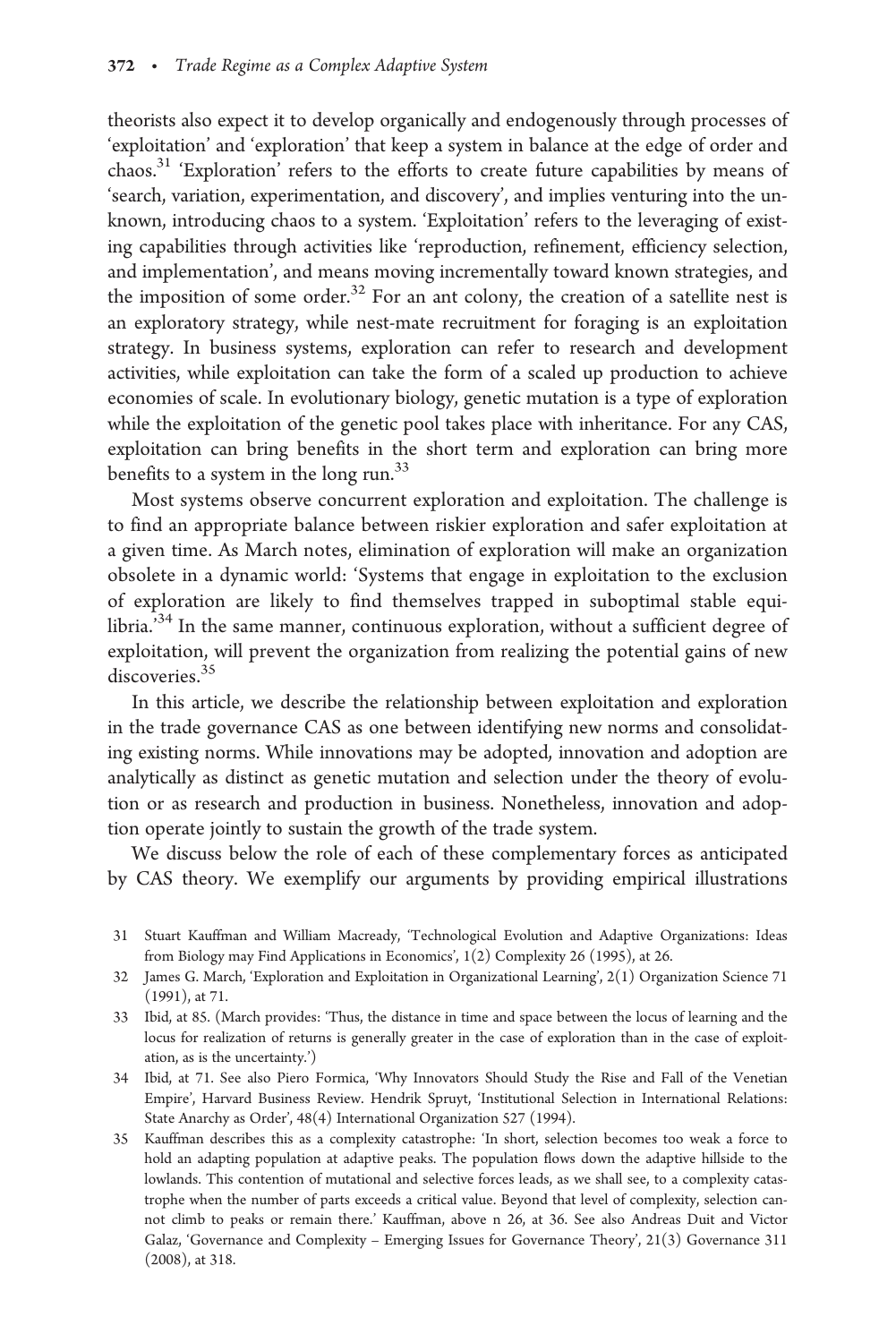<span id="page-8-0"></span>

Figure 1 Cumulative growth of environmental innovations in the trade system. Source: Morin, Pauwelyn and Hollway.

taken from the previously mentioned dataset of trade agreements' environmental provisions. This dataset allows us (i) to detect when a specific type of environmental norm appeared for the first time in a trade agreement and (ii) to measure the extent to which these environmental norms are subsequently reproduced in other trade agreements. Thus, it is with the aid of this dataset that we illustrate how the twin processes of innovation and adoption have fueled the growing complexity of the trade system.

### III. EXPLORATION: INTRODUCTION OF NEW ENVIRONMENTAL NORMS IN TRADE AGREEMENTS

#### A. Increased stock of innovations

The earliest trade agreement in our database is GATT 1947. It includes just two environmental norms, which also counted as 'innovations': the two exceptions provided for the i) protection of plant and animal health and ii) exhaustible natural resources, respectively. In contrast, the Trans-Pacific Partnership (TPP) as signed in 2016 has around 136 different environmental norms.

Figure 1 shows the cumulative number of environmental norms introduced into the trade regime, from 2 norms in 1946 to 288 norms in 2016. The cumulative innovations grow very slowly in the first decades (1950–70s), but accelerate considerably from 1979 to 1991. In 1992, with the creation of NAFTA there is a notable sudden and sharp increase in number. However, from 1992 we see a more regular growth pattern.

More trade agreements are signed every year since the 2000s than during the whole of the 1960s, so it is not surprising that we also see more innovations occurring; each new agreement is another opportunity to innovate. However, as [Figure 2](#page-9-0) shows, the number of innovations per agreement is not constant.<sup>36</sup> It has not increased as steadily as the average number of environmental norms per agreement. The number of innovations per agreement experienced a steep increase in the earlier

<sup>36</sup> The number of legal innovations per agreement is calculated by dividing the number of legal innovations accumulated up to a given year by the total number of agreements signed in the same year.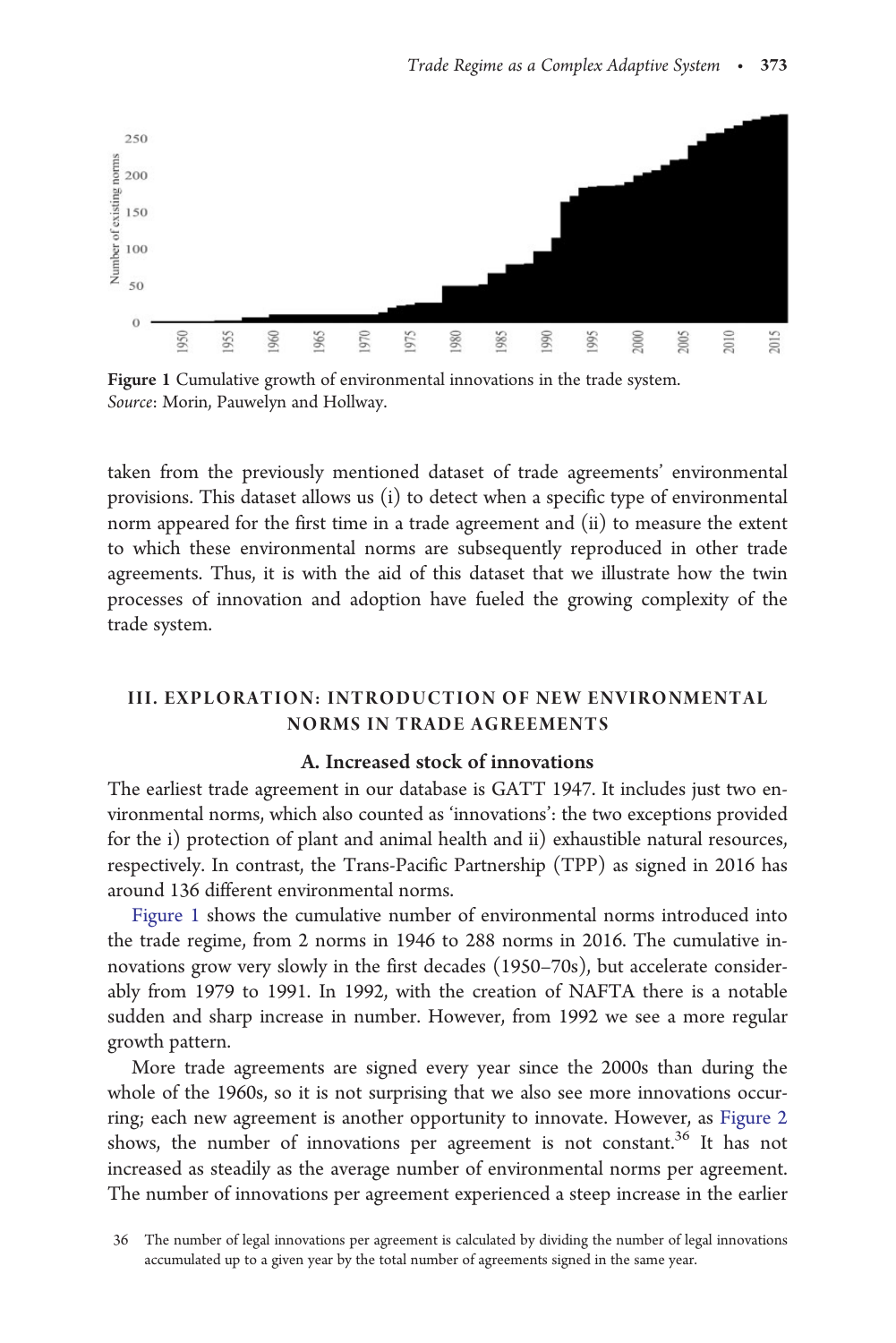<span id="page-9-0"></span>

Figure 2 Cumulative number of innovations per number of agreements. Source: Morin, Pauwelyn and Hollway.

years up to 1960, mostly because of the limited number of agreements signed during this period (which makes the denominator smaller). During the 1960s, as the number of agreements signed increased steeply, the number of legal innovations per year remained stable. This explains the sharp decrease in the number of innovations per agreement during this period. From the early 1970s to the 1990s, however, innovations grew more rapidly, which increased the number of innovations per agreement. Since the early 2000s, the number of innovations per agreement remains quite stable as both the number of innovations and the number of agreements have been rising in parallel and indeed both the numerator and denominator are larger integers.  $37$ 

#### B. Legal innovation as a nonlinear phenomenon

Our data suggests that legal innovations are not randomly distributed among PTAs. If they were random, we would expect a roughly normal distribution of innovations across agreements. [Figure 3,](#page-10-0) in contrast, illustrates the uneven distribution of innovation wherein relatively few trade agreements innovate and even fewer include more than one innovation.

By the same token, only a few countries participate in most of the innovations. This is illustrated by [Figure 4](#page-10-0), which sets out the 'proportional' innovation per country. The 'absolute' number of innovations per country has the drawback of not taking into account the number of participating countries in the negotiation process, e.g. innovation in a bilateral trade agreement versus a plurilateral or multilateral agreement. The degree of innovativeness attributed to a country participating in an innovative multilateral negotiation should be lower than when participating in an innovative bilateral agreement. In the calculation of 'proportional' innovations per country, we first divide the innovation points (one point per innovation) that a country obtained from participating in one innovative agreement with the number of participating

<sup>37</sup> Eric D. Beinhocker, The Origin of Wealth: Evolution, Complexity and the Radical Remaking of Economics (Harvard: Harvard Business School Press, 2006) 263.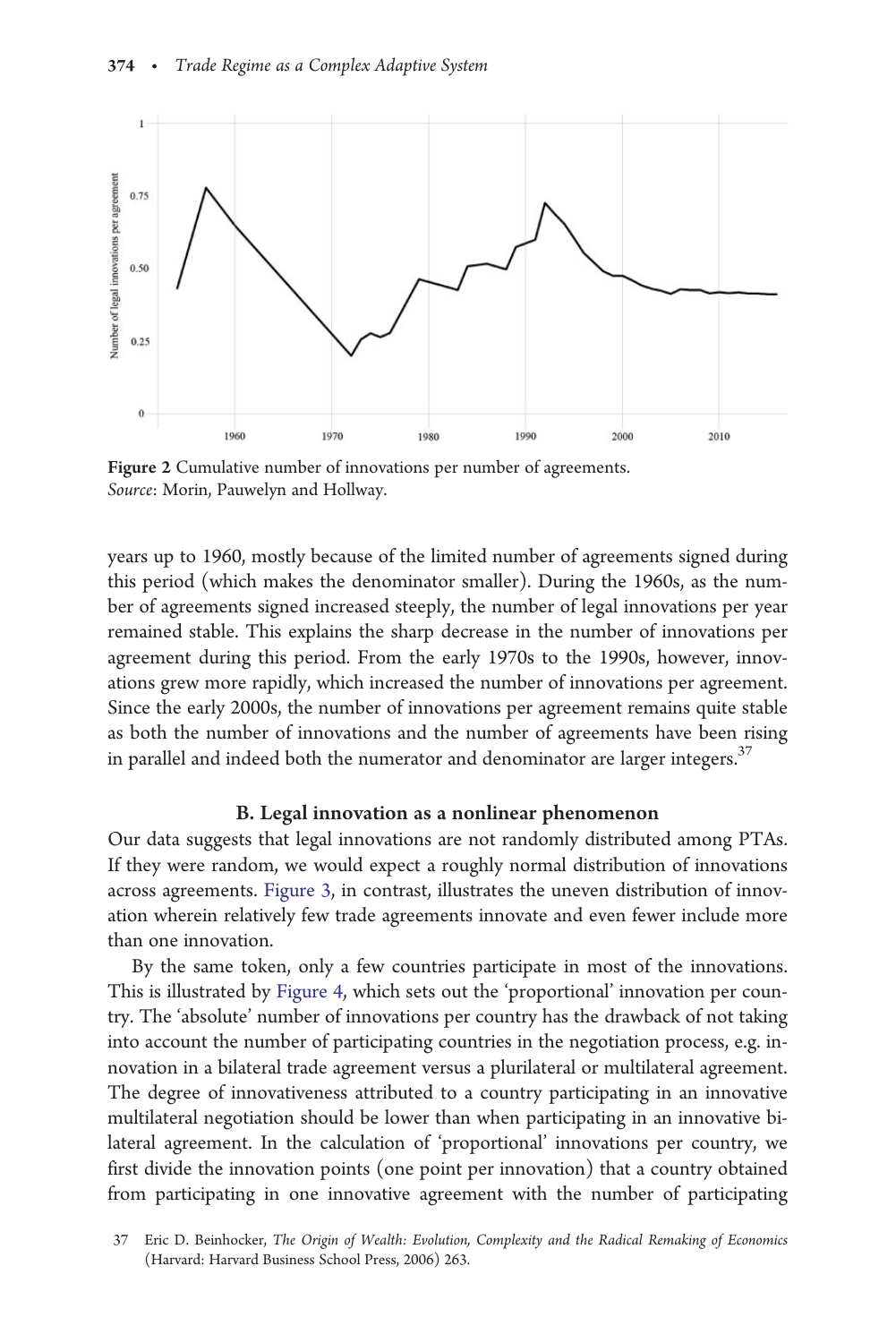<span id="page-10-0"></span>

Figure 3 Distribution of innovation across agreements. Source: Morin, Pauwelyn and Hollway.



Figure 4 Proportional innovations per country. Source: Morin, Pauwelyn and Hollway.

countries in the agreement before summing up the total innovative points by country.<sup>38</sup> The results appear in Figure 4 which, just like Figure 3, has an L-shaped longtailed distribution. This observation calls for explanations.

In popular discourse, the distribution of innovations is often explained in one of two ways [\(Table 1](#page-11-0)). First, there is the mystic view of innovation. This outlook makes a cult of the individual 'inventor' and considers invention as a supernatural process. Persistent visions of lone inventors struggling against all odds and making out-of-theblue discoveries in their workshop/laboratory/garage (e.g. Leonardo da Vinci, Benjamin Franklin, Graham Bell, Bill Gates, and Steve Jobs) mythologize this view.

<sup>38</sup> It should be noted that in our analysis the EC (now EU) is considered as one entity in its external trade relations.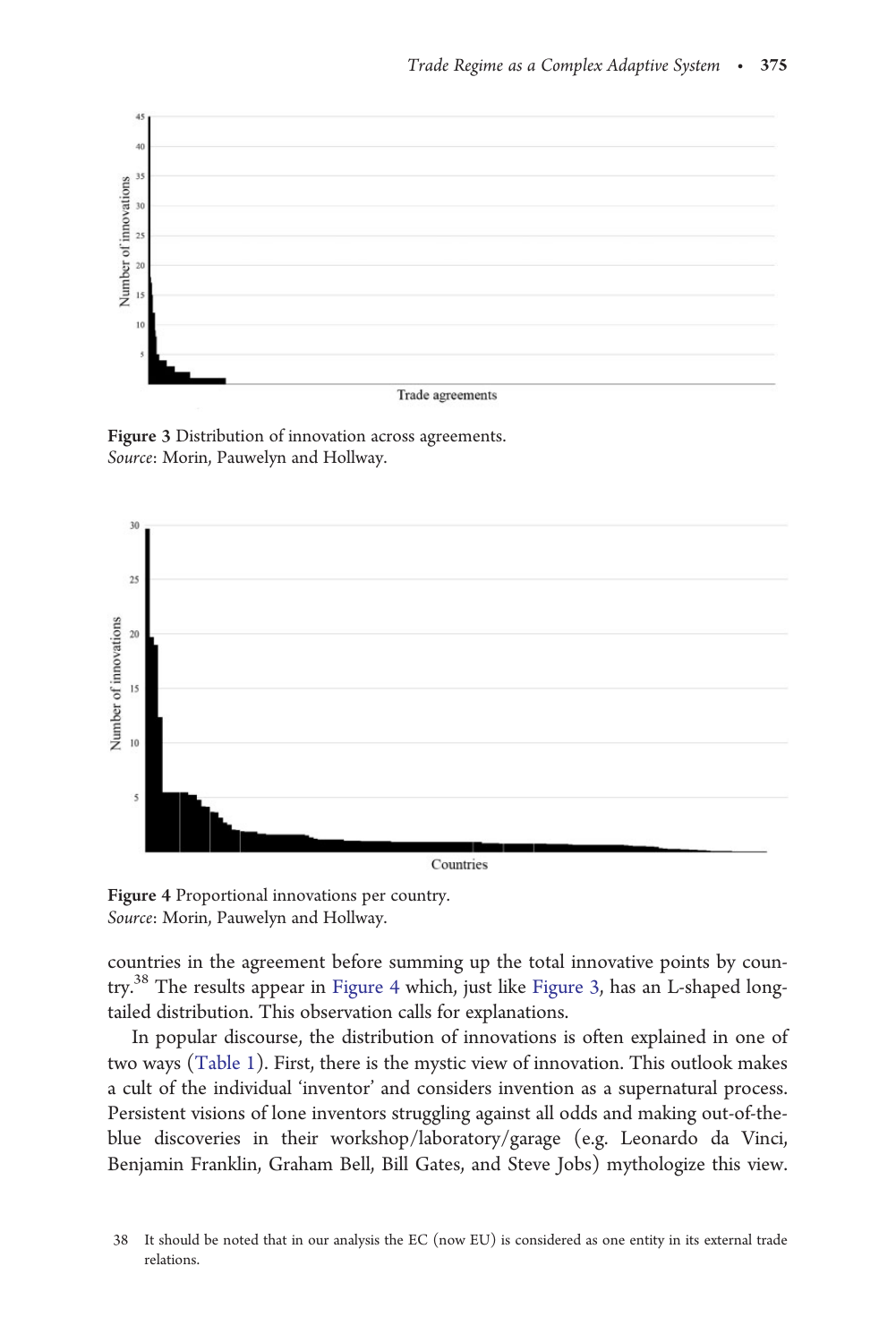| Innovation                                                  | A mystic process<br>(individual level) | A mechanical process<br>(aggregate level)                               | A relational process<br>(system level)                                                   |
|-------------------------------------------------------------|----------------------------------------|-------------------------------------------------------------------------|------------------------------------------------------------------------------------------|
| Rock and Roll                                               | Elvis Presley                          | Music industry sup-<br>ported by copyright<br>laws                      | Combination of<br>folk, country,<br>and blues meet<br>in Memphis                         |
| iPhone                                                      | Steve Jobs                             | US military R&D (GPS,<br>integrated circuits,<br>Internet, etc.)        | Combination of<br>investors, re-<br>searchers, and<br>entrepreneurs in<br>Silicon Valley |
| Modern banking system Cosmo Medici                          |                                        | Capital accumulation<br>during Renaissance                              | Combination of fi-<br>nancial, political,<br>and family ties                             |
| The best peer-review<br>article of the year                 |                                        | A high IQ scholar Large research fund and<br>light teaching load        | Combination of<br>existing ideas in<br>a novel manner                                    |
| NAFTA side agreement Bill Clinton and<br>on the environment | Democrats<br>in Congress               | Civil society pressure on<br>US government to put<br>pressure on Mexico | Combination of<br>existing norms                                                         |

<span id="page-11-0"></span>

| <b>Table 1 Three models of innovation</b> |  |
|-------------------------------------------|--|
|-------------------------------------------|--|

Source: Morin, Pauwelyn and Hollway.

This perspective suggests a heroic view to the (negotiators in the) most innovative countries.

The second traditional approach to conceptualize innovation is mechanical, rational, and linear. It represents innovation as an output proportional to the input of investment. To boost innovation, actors must increase their investments into research and development. Edison subscribed to this view and argued that his laboratory could produce 'a minor invention every 10 days and a big thing every six months or so'.<sup>39</sup> This perspective suggests that the most innovative countries are simply reaping the rewards of heavy investment.

Both perspectives offer partly accurate accounts, but neither provides a satisfying explanation to understand legal innovation in the context of the trade regime. Both approaches leave out the broader context: the existing system that provides the sources of inspiration and forms of facilitations. The lone inventor point of view (or, in our case, the inspired trade negotiator) fails to conceptualize 'innovation' as a social process, and therefore fails to account for the important systemic or structural features that enable or disable potential innovators. Our data also suggest that the mechanistic model is incomplete. The degree of asymmetrical power relations

<sup>39</sup> Andrew B. Hargadon, 'Firms as Knowledge Brokers: Lessons in Pursuing Continuous Innovation', 40(3) California Management Review 209 (1998), at 209.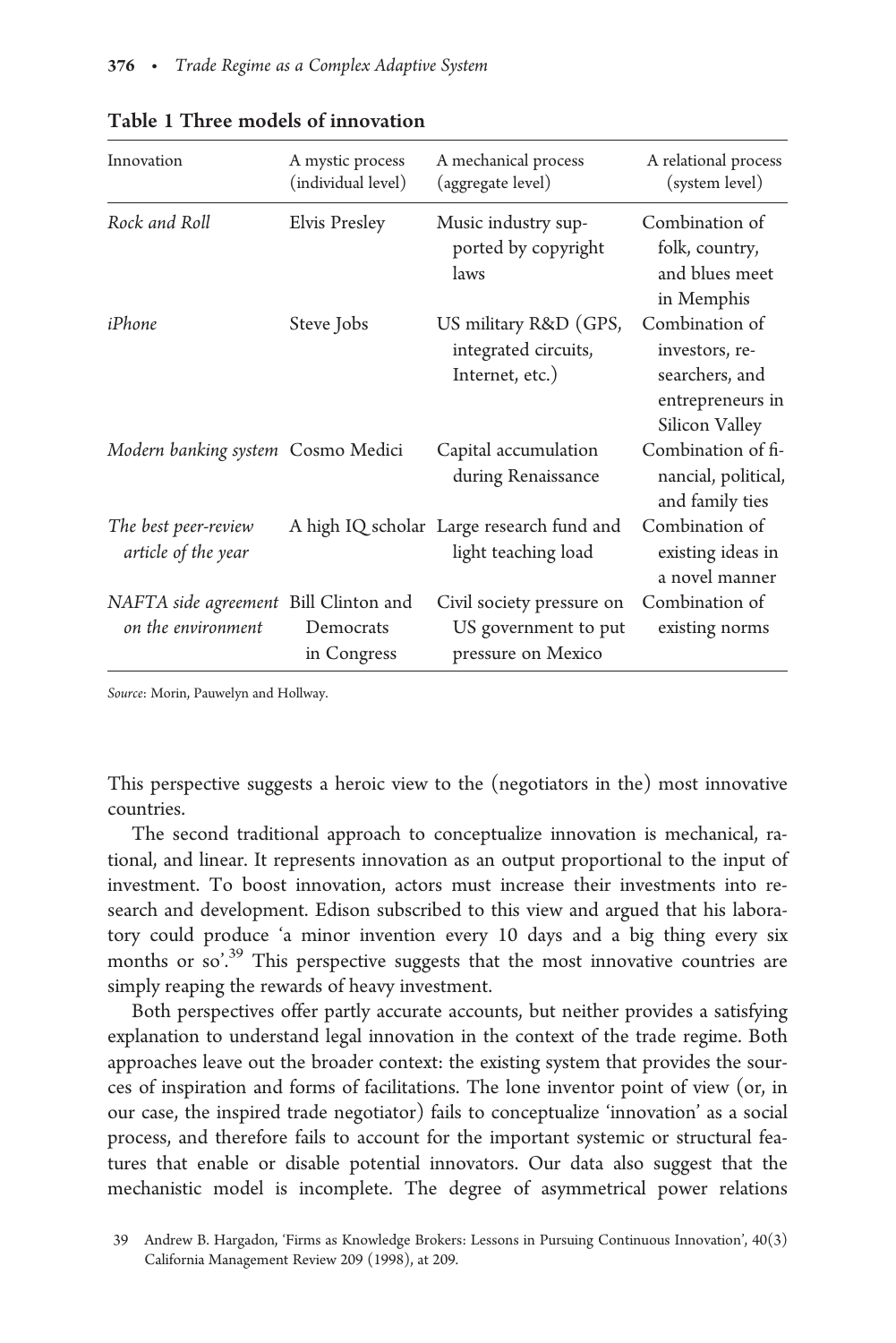| Top 10 innovative agreements |      |             | Top 10 innovative countries |       |
|------------------------------|------|-------------|-----------------------------|-------|
| Agreement                    | Date | Innovations | Country                     | Score |
| 1. NAFTA                     | 1992 | 48          | 1. United States            | 29.64 |
| 2. US-Peru                   | 2006 | 18          | 2. Canada                   | 19.70 |
| 3. Lomé IV                   | 1989 | 17          | 3. Mexico                   | 19.00 |
| 4. Lomé III                  | 1984 | 15          | 4. Peru                     | 12.33 |
| 5. Lomé II                   | 1979 | 12          | 5. EU                       | 4.64  |
| 6. Single European Act       | 1986 | 12          | 6. Singapore                | 4.16  |
| 7. EU-Hungary                | 1991 | 9           | 7. Japan                    | 3.66  |
| 8. Tokyo Codes               | 1979 | 8           | 8. Korea                    | 3.14  |
| 9. Colombia Peru             | 2012 | 5           | 9. Australia                | 2.66  |
| 10. CEAO                     | 1973 | 5           | 10. Costa Rica              | 2.50  |

<span id="page-12-0"></span>Table 2 Top innovative agreements and countries

Source: Morin, Pauwelyn and Hollway.

between two partners (the assumed input in the mechanistic model) is not steadily proportional to the number of innovations per agreement (the output). Table 2 provides the top 10 most environmentally innovative trade agreements as well as the top 10 most innovative countries. While the USA and the European Union (EU) are leading innovators, they innovate in only a limited number of agreements. They mainly innovate in regional and plurilateral agreements, such as NAFTA and the Lomé agreements. Most of their bilateral agreements see little innovation. This observation contradicts the expectation of the mechanistic model, as the relative bargaining power that the USA and the EU possess is typically higher in bilateral settings. So although there is a positive correlation between GDP per capita (an indicator of bargaining power) and the 'absolute' number of innovation per country, there is a negative correlation between GDP per capita and the 'proportional' number of innovation per country.<sup>40</sup> This makes sense if we recognize that GDP per capita is also highly correlated with the number of trade agreements. Rich countries conclude more trade agreements, providing more opportunities to innovate, but opportunities they do not use as intensively as poorer countries when they are given the opportunity.

We recognize that some governments might value and cultivate legal innovation more than others. We also recognize that power asymmetry appears to partly explain the distribution of innovation in the trade system. However, as detailed below, we believe that a system-level analysis can contribute to explain why innovations are more common as the number of parties increases.

<sup>40</sup> We regress the number of innovation ons GDP per capita (of 2014). Of course, some third factors can influence both the GDP and the number of innovations at the same time.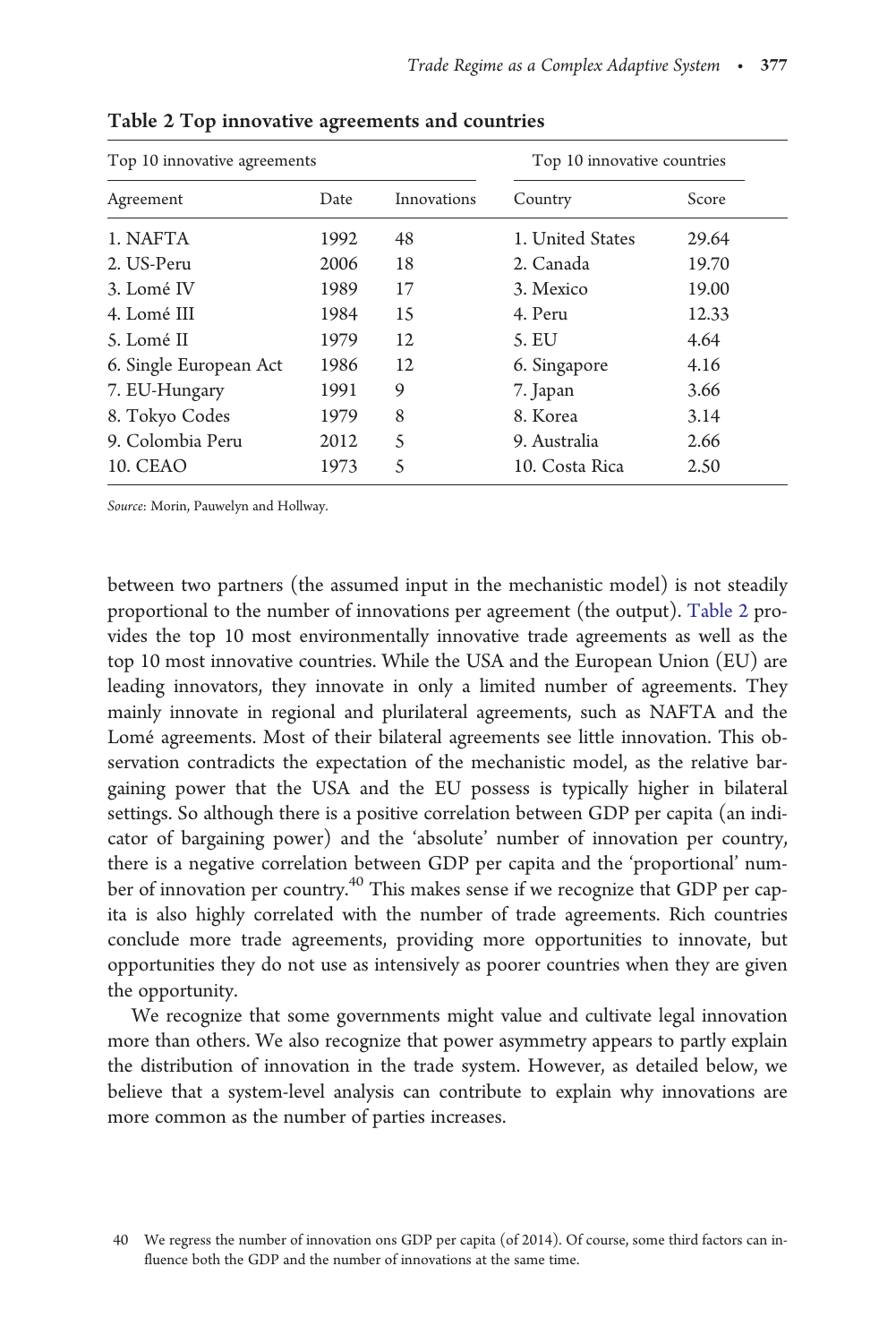#### C. Legal innovation as recombination

A CAS perspective prompts us to reformulate the issue of innovation at the system level and to locate variation in innovation within the structure of the system. We thereby concur with Strumsky et al. that 'innovation is constrained by the same evolutionary factors that regulate all complex systems'.<sup>41</sup> A CAS, whether it is a biological cell or a social system, may respond to external stimuli but is also autopoietic: it is alive, organic, recursive, and constantly produces more of itself thereby generating its own evolution.<sup>42</sup> Under this lens, one of CAS's key challenges to the existing scholarship in international studies is 'the insistence of the endemic nature of change'.<sup>43</sup>

According to the perspective of CAS, innovations always derive from existing elements [\(Table 1\)](#page-11-0). Similar to biological reproduction and genetic recombination, social innovations are the product of recombining existing ideas.<sup>44</sup> Beethoven could not have invented rock and roll, not because he was not creative enough or lacked sufficient funding, but because the musical building blocks of rock and roll—blues, jazz, western, and country music—were not available in the early 19th century. With this view it was then unsurprising that rock emerged in Memphis around the time it did, and then in turn made possible other musical genres, from heavy metal to disco.45 Combinatory processes make music genres grow in complexity and diversity over time.

When this combinatorial view of innovation is applied to the trade regime, it implies that trade negotiators invent new legal norms by combining or refining existing norms.46 For example, a norm calling for a broad public participation to the adoption of domestic environmental measures can be combined with a norm on the regular assessment of the trade agreement's environmental impact to give rise to a

- 41 Deborah Strumsky, Jose´ Lobo, and Joseph A. Tainter, 'Complexity and the Productivity of Innovation', 27(5) System Research and Behavioral Science 496 (2010), at 498.
- 42 Niklas Luhmann, Law as a Social System (Oxford: Oxford University Press, 2004) 152 and Gunther Teubner, Law as an Autopoietic System (Oxford/Cambridge: Blackwell Publishers, 1993). Jerald Hage 'Organizational Innovation and Organizational Change', 25 Annual Review of Sociology (1999), at 597.
- 43 Emilian Kavalski, Central Asia and the Rise of Normative Powers: Contextualizing the Security Governance of the European Union, China and India (London: Bloomsbury, 2015) 64.
- 44 See Hyejin Youn et al., 'Invention as a Combinatorial Process: Evidence from US Patents', 12(106) Journal of the Royal Society Interface (2015) 20150272, at 17; W. Brian Arthur, The Nature of Technology: What It Is and How It Evolves (New York: Free Press, 2009) 21. (Arthur cites Ogburn, a sociologist who provided that 'It would seem that the larger the equipment of material culture the greater the number of inventions. The more there is to invent with, the greater will be the number of inventions.')
- 45 Tana Johnson, Organizational Progeny: Why Governments are Losing Control over the Proliferating Structure of Global Governance (Oxford: Oxford University Press, 2014) 7. (In International studies, Johnson has recently argued that several new international organizations are produced and generated by existing international organizations (UN creates UNEP, which creates IPCC, etc.) thereby creating a proliferating structure of global governance. However, Johnson does not rely on CAS and looks only at organizations' design rather than rules.)
- 46 Since human beings are purposeful, innovation is not a blind and random process, as the Darwinian paradigm conceptualizes biological variation. Yet, humans are limited in their capacity to invent new norms. See Geoffrey M. Hodgson and Thorbjorn Knudsen, Darwin's Conjecture: The Search for General Principles of Social & Economic Evolution (Chicago: The University of Chicago Press, 2010) 39. (As Hodgson and Knudsen noted that 'the transfer of Darwinian principles from biological to social evolution does not imply that the detailed mechanisms of selection, variation and inheritance are similar'.)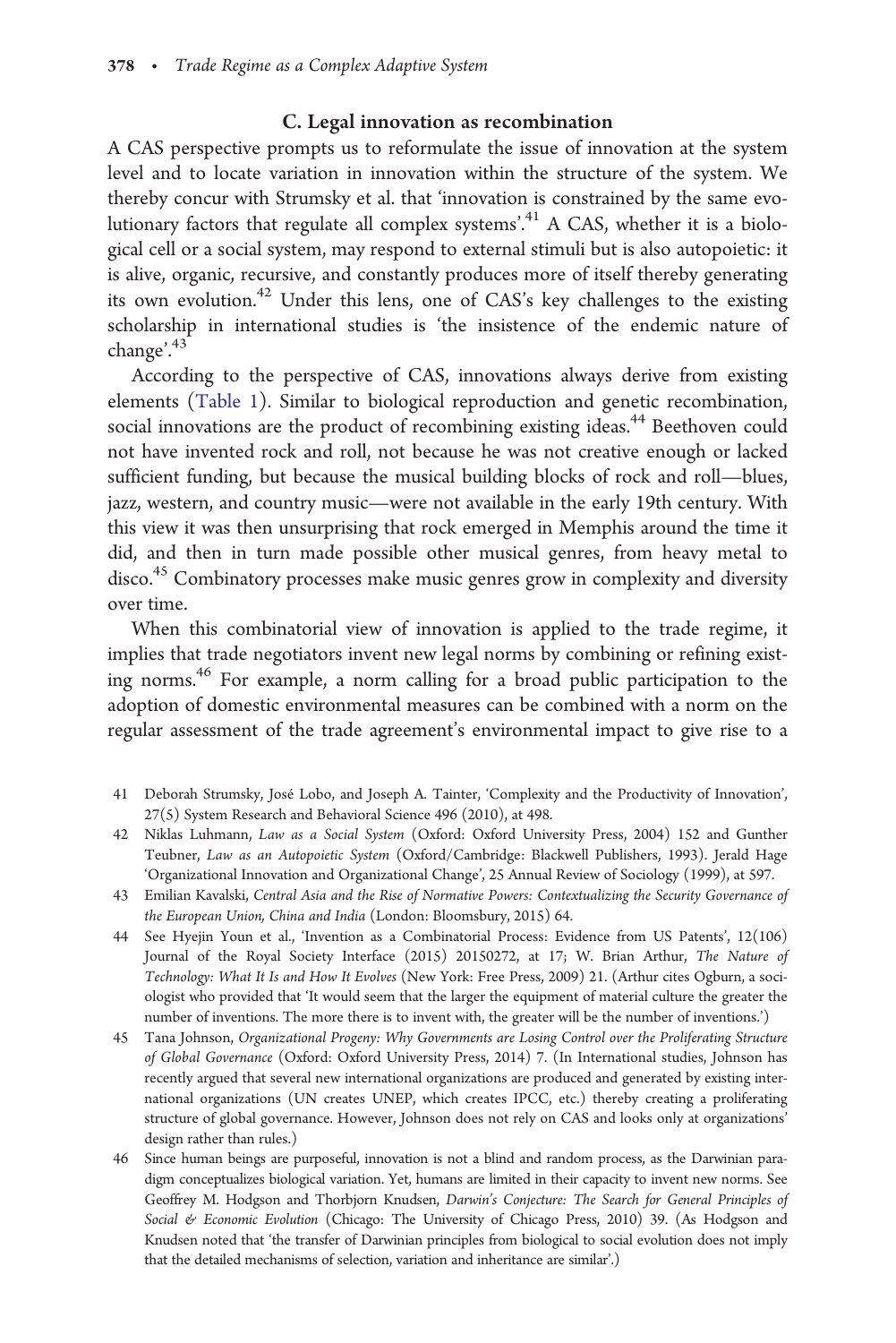

Figure 5 Proliferation of and interconnection between environmental norms in trade agreements.

Sources: Morin, Pauwelyn and Hollway.

norm providing for a broad public participation to the impact assessment of the trade agreement. This last norm was not included in early trade agreements because its building blocks were not available in the normative repertoire of trade negotiators of that time.

Figure 5 shows the proliferation of and interconnection between environmental norms in trade agreements. Each of the 280 norms of our dataset is represented by a node. These nodes are positioned vertically according to the time of their innovation. They are connected by edges that we call 'proximity links'. A proximity link is drawn each time when two norms either (i) concern the same specific issue-area (say, biodiversity, climate change, or intellectual property; the 'what' question of a norm), (ii) share a principle or underlying objective (for example, helping developing countries, increasing transparency, or protecting state sovereignty; the 'why' question of a norm), or (iii) rely on the same design mechanism or legal technique (for example, use of an exception or broad principle, reference to or incorporation of domestic laws or outside international agreements, joint cooperation, or sanctions; the 'how' question of a norm). For example, the norm on traditional ecological knowledge was linked to the norm on the role of woman in environmental protection because both rely on similar inclusive principles. The norm on traditional ecological knowledge was also linked to the norm on the equitable sharing of benefits arising from the use of genetic resources because both are thematically related to biodiversity. This family tree of legal innovation is inspired by technology networks that visualize how a combinatory process could lead to technological innovation.<sup>47</sup> Detecting proximity links between norms, on the basis of the three criteria we identified, is a good example of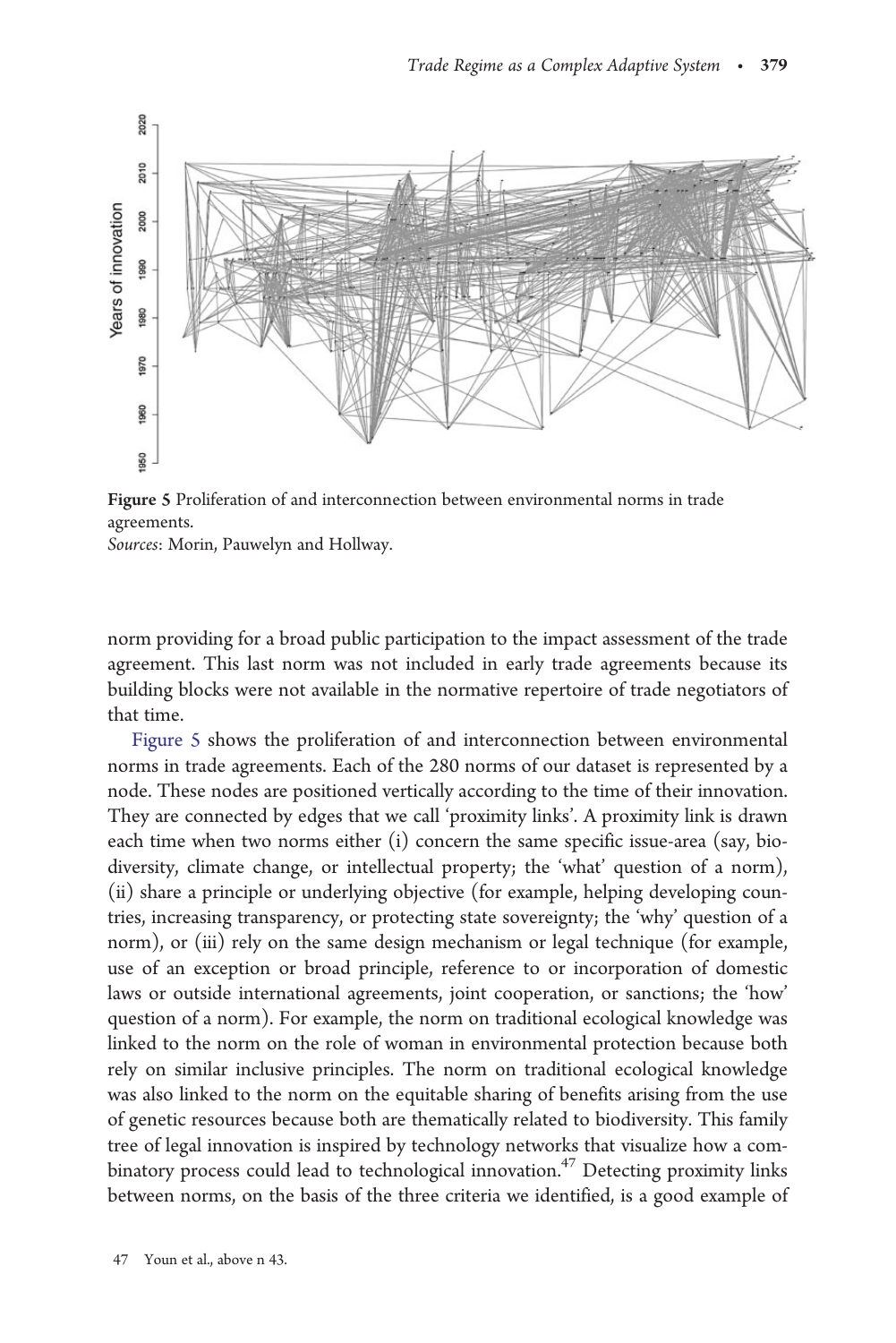an exercise where human coding currently remains more appropriate than machinerun text comparison.

Our empirical observations regarding the innovation rate, the innovators, and the place of innovation are consistent with CAS's combinatory assumptions. First, observed innovation rates suggest that innovations enable even more innovations. [Figure 1](#page-8-0) provides that the innovation rate was very slow during the 1950s and 1960s, presumably because in these early stages there were few components to be combined. As a threshold was reached in the early 1970s, the number of innovations ascended and increased sharply. As the new innovations are introduced, combinatory possibilities increase.<sup>48</sup> Against this background, some innovations occur simultaneously at different places since various trade negotiators have access to the same components to combine and innovate.49 As the trade negotiators intensively 'explore' and innovate, the ratio of accumulated legal innovations over accumulated agreements grows steadily. At the same time, the ratio of actual innovations on potential new combinations declines, as expected by CAS's combinatory assumption.<sup>50</sup>

Second, when we look at who the innovators are, we find evidence that normative diversity offers fertile ground for legal innovation. If innovations result from the combination of preexisting elements, as CAS posits, we should expect that countries with direct access to existing norms are better positioned to innovate. This is exactly what we find. Innovative countries adopted a higher amount of environmental norms in their previous trade agreements than noninnovative countries. Countries signing innovative agreements adopted on average 39% of existing norms at the time of signing, whereas those signing noninnovative agreements adopted 21% of existing norms.

Third, CAS's combinatory assumption provides that new opportunities for innovation occur where connections are made between preexisting elements. Consistent with this expectation, trade agreements between countries that are more diverse (e.g. have a different portfolio of existing environmental norms in their preexisting trade agreements), or between countries that negotiate a trade agreement for the first time, seem to be more innovative.<sup>51</sup> Moreover, plurilateral agreements, with many actors involved, include relatively more innovations. This preliminary evidence suggests that legal innovations are partly a function of the network structure and are partly endogenous.

#### D. Legal innovation as feedback

As widely recognized in the institutionalist literature, exogenous shocks and crises can provide the necessary impetus to deviate from the status quo and innovate.<sup>52</sup> In complex systems, change can also arise from endogenous feedbacks. In social

<sup>48</sup> Arthur, above n 43, at 164.

<sup>49</sup> Andreas Wagner, The Origins of Evolutionary Innovations: A Theory of Transformative Change in Living Systems (Oxford: Oxford University Press, 2011) 3.

<sup>50</sup> Youn et al., above n 43, at 1.

<sup>51</sup> James Hollway, Jean-Frédéric Morin, Joost Pauwelyn, Endogenous Legal Innovation in the Trade Governance Complex. Working Paper, 2017.

<sup>52</sup> Jeff D. Colgan, Robert O. Keohane, and Thijs Van de Graaf, 'Punctuated Equilibrium in the Energy Regime Complex', 7 Review of International Organization (2012), at 117.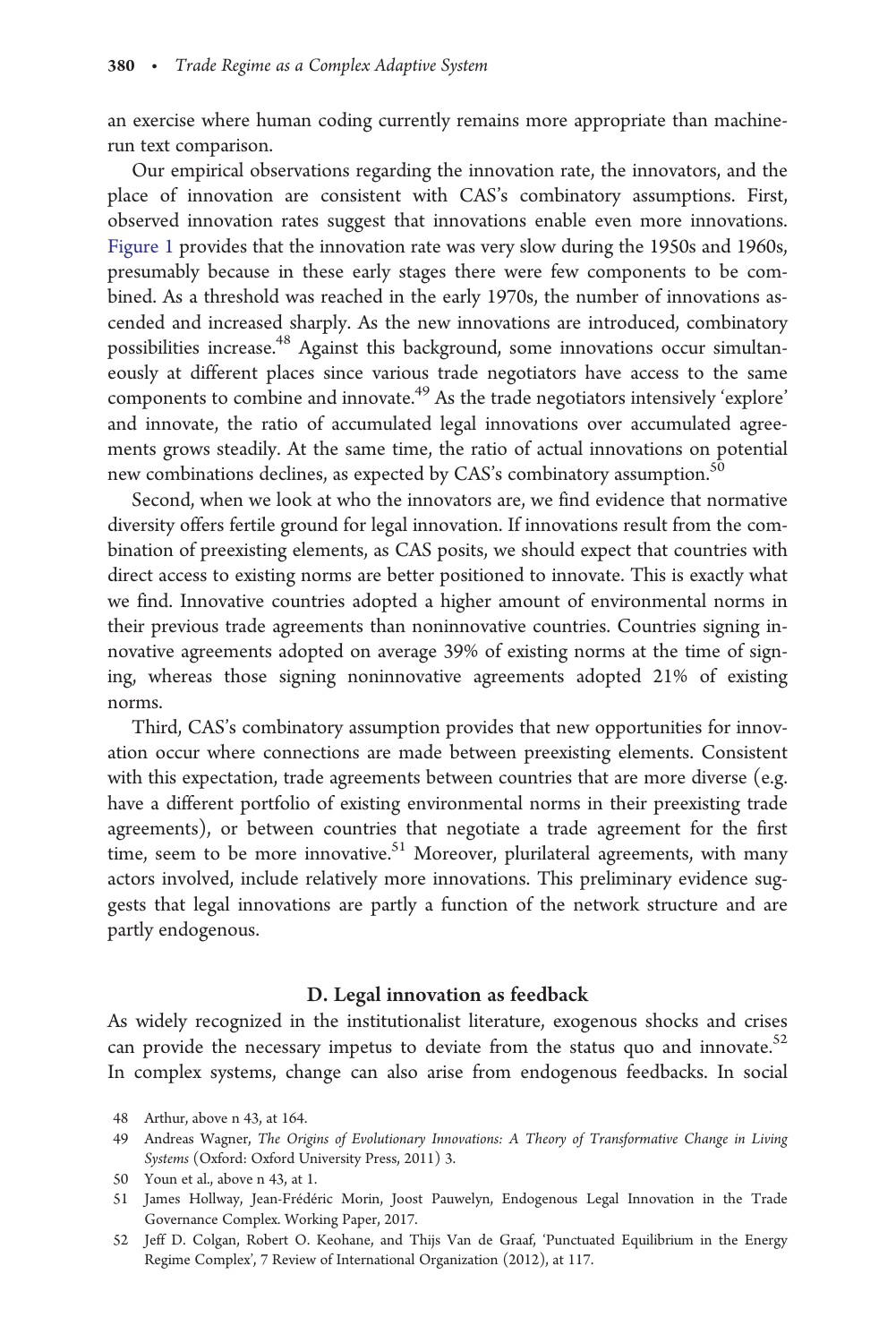systems, these endogenous feedbacks often take the form of learning from earlier experiences.<sup>53</sup> Learning links actors to their environment, and the past to the present.<sup>54</sup> It makes social systems highly dynamic, unstable, and nonlinear.

In the trade regime, learning from existing trade agreements can occur through various mechanisms including impact assessments, academic research, intergovernmental committee activities, and dispute rulings. Of all these learning mechanisms, there is strong evidence that controversial dispute settlement rulings lead to legal innovation in new or renegotiated agreements.<sup>55</sup> As Pauwelyn observes, disputes force countries 'to organize themselves, reconsider decisions and learn from prior mistakes'.<sup>56</sup>

It is worth noting that countries that are frequently involved in trade disputes are also among the most innovative. The USA, the EU, and Canada are most frequently involved in disputes related to environmental measures, either at the WTO or in regional dispute settlement mechanisms. They are also among the most environmentally innovative in trade agreements, as identified in [Table 2](#page-12-0). The USA has been particularly challenged for its environmental measures under the WTO dispute settlement mechanism. Of the nine GATT/WTO disputes directly related to an environmental measure, six have the USA as respondent.<sup>57</sup> The USA was also involved in the greatest number of environmental innovations to the trade regime.

The 'Tuna-Dolphin' dispute, for example, led the USA to innovate. In the early 1990s, the USA was restricting imports of tuna products from countries that did not meet specific dolphin protection standards. Mexico considered this restriction an unnecessary unilateral protectionist measure and filed a complaint under the GATT in 1991, at a time when NAFTA negotiations were about to start. US environmental groups perceived this Mexican complaint as a challenge to hard-fought 'dolphinfriendly' tuna legislation.<sup>58</sup> In this context, a large coalition of US environmental groups, primarily the National Wildlife Federation, the World Wildlife Fund, and the Natural Resources Defense Council, pressured President Bush to address environmental concerns. Importantly, these environmental groups were actively supported by labor unions for whom environmental issues were a convenient way to denounce Mexican weak regulations and weak enforcement.59 Under this joint pressure exerted by environmental and labor groups, Bill Clinton announced that he would not sign the NAFTA implementing bill unless side agreements on labor and the environment

- 53 Modelski, above n 10, at 7.
- 54 Peter M. Haas and Ernst B. Haas, 'Learning to Learn: Improving International Governance', 1(3) Global Governance 255 (1995) at 269.
- 55 See Pauwelyn, above n 1, at 380. See also Jean-Frédéric Morin and Gilbert Gagné, 'What Can Best Explain the Prevalence of Bilateralism in the Investment Regime?', 36(1) International Journal of Political Economy 53 (2007), at 68.
- 56 Pauwelyn, above n 1, at 410.
- 57 For our purpose, we do not consider disputes primarily related to public health (for example, the Asbestos case) to be related to the environment.
- 58 Michael Strange, 'Implications of TTIP for Transnational Social Movements and International NGOs', in Jean-Frédéric Morin et al. (eds), The Politics of Transatlantic Trade Negotiations: TTIP in a Globalized World (Abingdon: Routledge 2016), at 82.
- 59 Vinod K. Aggarwal, 'U.S. Free Trade Agreements and Linkages', 18(1) International Negotiations 89 (2013), at 91.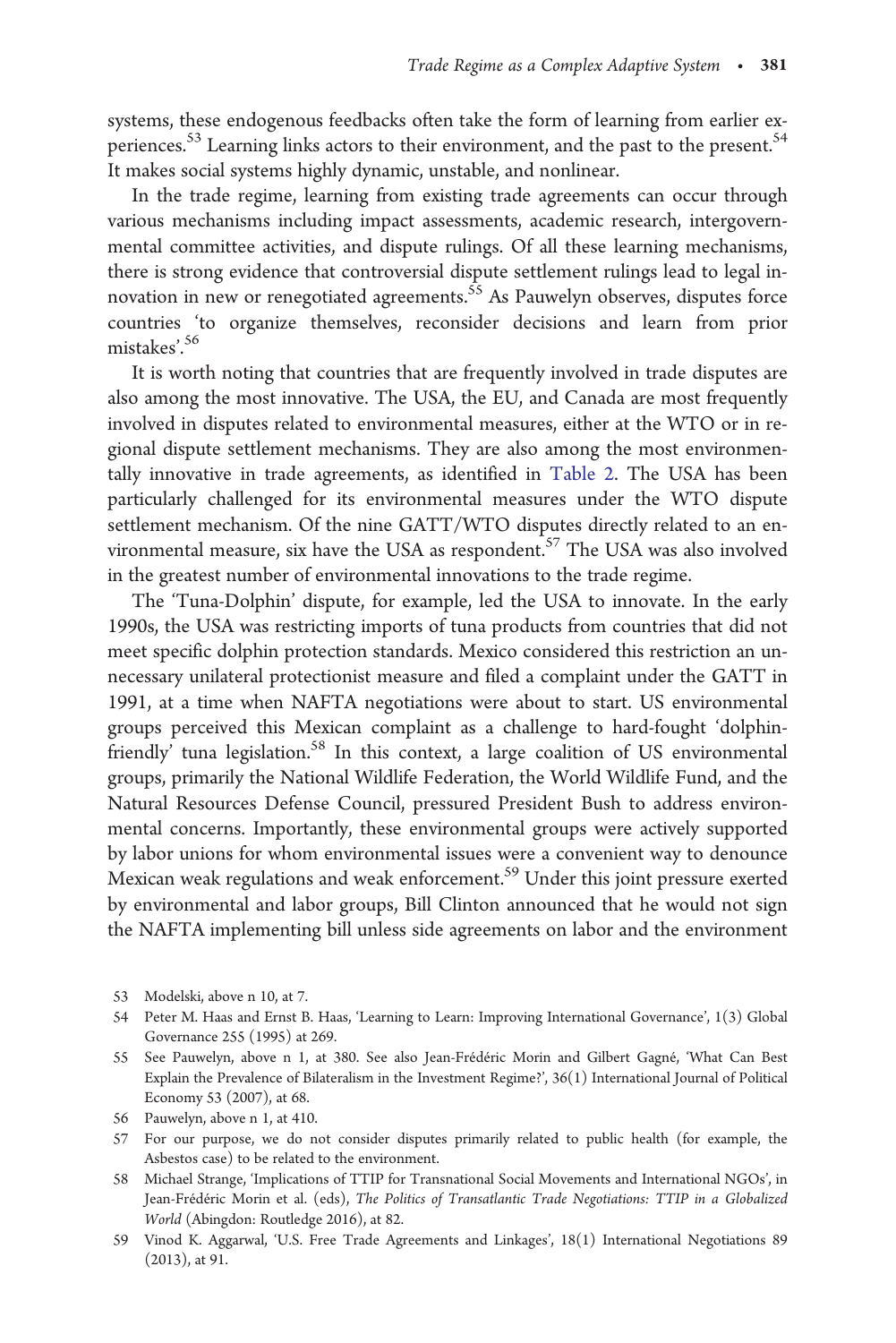were concluded. Also, at the request of US negotiators, NAFTA includes several legal innovations protecting the regulatory sovereignty of NAFTA states.<sup>60</sup> Taken together, NAFTA and its environmental side agreement contain the highest number of environmental legal innovations of all the 680 trade agreements analyzed.

The USA has continued to learn from trade disputes after the adoption of NAFTA. Several investor–state disputes relating to environmental protection occurred under NAFTA's Chapter 11 and provided new learning opportunities. These disputes include the Glamis Gold, Metalclad, Ethyl, Myers, Sun Belt, Methanex, Crompton, Clayton, St Mary's VCNA, Windsteam, and Lone Pine cases. Following these controversial investor–state disputes, provisions related to the environment were added in the investment chapter of subsequent US trade agreements, including a reference to multilateral environmental agreements, a recognition of the parties' right to exercise discretion with respect to environmental matters, and a definition of environmental law. <sup>61</sup> US negotiators also systematically added an annex to clarify that: '[...] non-discriminatory regulatory actions designed and applied to protect  $[...]$  the environment, do not constitute indirect expropriation'.<sup>62</sup> As Jandhyala, Henisz, and Mansfield have noted, these safeguards for host countries result from a better understanding of 'the legal liability and the potential costs of BIT signing', gained from the experience of controversial disputes.<sup>63</sup>

The USA is not the only actor to have turned learning from trade disputes into legal innovations. An interesting case is the dispute opposing Austria to the European Commission before the European Court of Justice. Austria adopted legislation in 2003 restricting lorries of over 7.5 tons and carrying certain goods from driving on a section of the A12 motorway to protect the quality of the ambient air. In 2005, the European Court of Justice found this restriction to be equivalent to a quantitative restriction to trade that could not be justified under environmental grounds since the aim pursued could be achieved by less restrictive means.<sup>64</sup> A few months later, the 2006 Albania–EU Stabilization and Association Agreement introduced an unprecedented provision stating that 'exceptional national standards [on gaseous and particulate emissions for heavy goods vehicles] should be avoided' and 'vehicles which comply with [international environmental standards] may operate without further restriction in the territory of the parties'.<sup>65</sup> These examples show how the trade CAS throws up novel disputes that it must then resolve itself in new ways, thereby driving innovation.

- 60 See also Richard H. Steinberg, 'Trade-Environment Negotiations in the EU, NAFTA, and WTO: Regional Trajectories of Rule Development', 91(2) The American Journal of International Law 231 (1997), at 245.
- 61 Gilbert Gagné and Jean-Frédéric Morin 'The Evolving American Policy on Investment Protection: Evidence from Recent FTAs and the 2004 Model BIT', 9 Journal of International Economic Law (2006), at 357.
- 62 E.g. TransPacific Partnership Annex 9-B 3(b)
- 63 Srividya Jandhyala, Witold J. Henisz, and Edward D. Mansfield, 'Three Waves of BITs: The Global Diffusion of Foreign Investment Policy', 55(6) The Journal of Conflict Resolution 1047 (2011), at 1056.
- 64 Commission of the European Communities v Republic of Austria, Case C-320/03, 15 November 2005.

65 Statibilization and Association agreement between the European Communities and their Member States, of the one part, and the Republic of Albania of the Other, 12 June 2006, Protocol 5 on land Transport Article 15.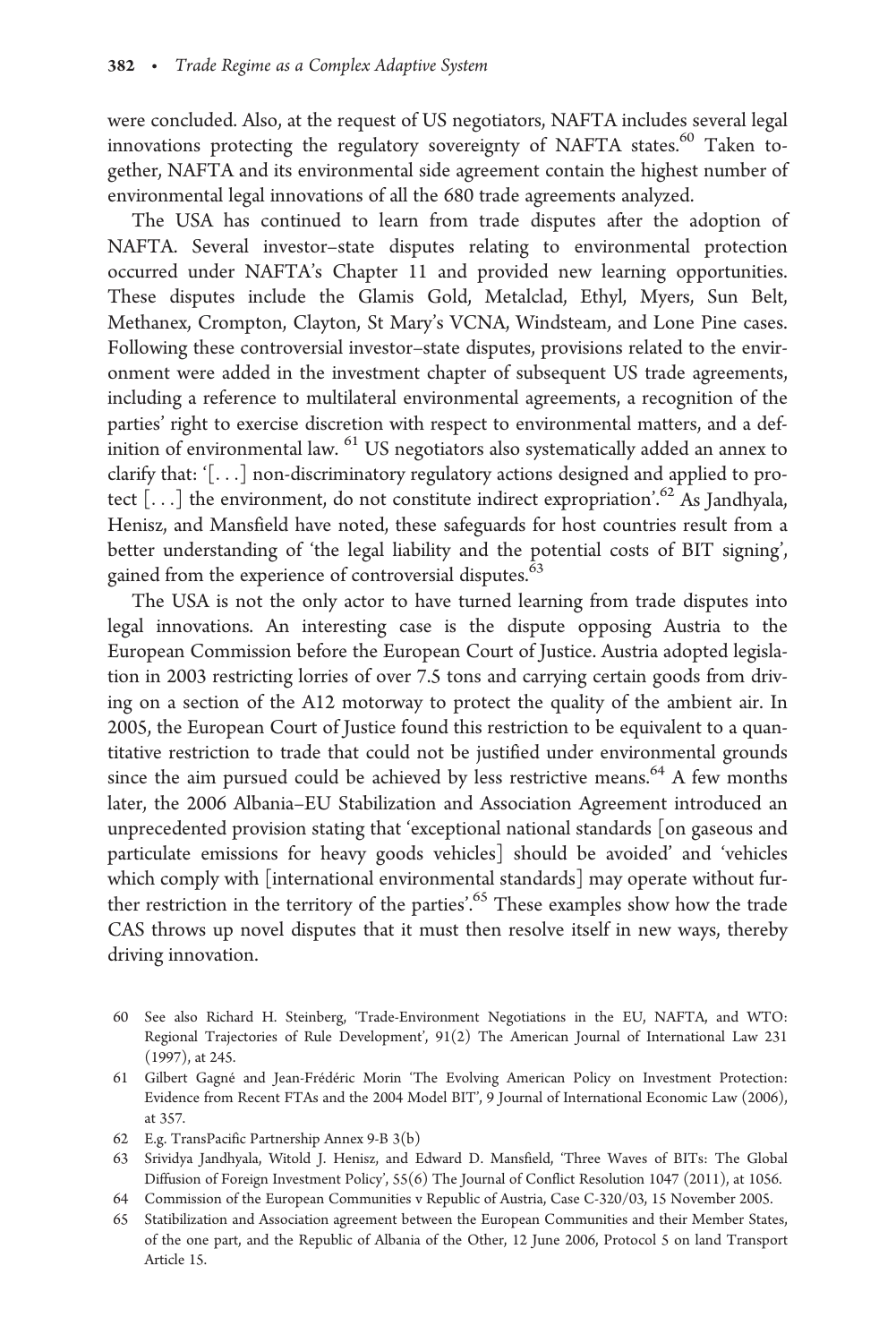Analyzing the trade regime as a CAS does not rule out the possibility that exogenous factors, such as the conclusion of new multilateral environmental agreements or the election of new governments, can help explain particular innovations. Complex systems remain open to their environment and coevolve with adjacent systems. However, we find evidence suggesting that at least some legal innovations arise endogenously from the trade system. The next section argues that endogenous processes also appear to drive the adoption of these innovations.

## IV. EXPLOITATION: ADOPTION OF EXISTING ENVIRONMENTAL NORMS IN TRADE AGREEMENTS

Innovation can be costly: it can be risky, potentially exacerbating the problem or creating new problems that are difficult to anticipate; it can be expensive to successfully identify and introduce innovative legal norms; and it can be inefficient to search for novel solutions where a wide and diverse pool already exists. Therefore, it can be considerably less risky, less expensive, and more efficient to utilize norms already in circulation.

Thus, while trade negotiators continue to innovate, the rate of innovation per agreement has declined. For example, while the recent TPP may be the 'greenest' trade agreement ever, with no less than 136 different environmental norms, only two of these were really new (on the prevention of environmentally harmful subsidies). The other 134 were copied from preexisting trade agreements.<sup>66</sup> Another recent example, the Canada-EU trade agreement, includes only one innovation among 114 environmental norms (an exclusion of water from its scope). What these two examples point to is the increasing use of existing norms as opposed to innovating new ones.

Notwithstanding the absence of central coordination in the trade system, the spread and similarity of environmental norms in the 'spaghetti bowl' of trade agreements is striking. This references the feature of CAS of an emerging order in the absence of centralization. The homogenization of the trade system is the result of at least two processes: one operating on norms and one operating on agreements. First, order is achieved by some individual environmental norms being used in most trade agreements. Second, order is achieved by some groups of environmental norms being used across trade agreements.

#### A. Adoption of individual norms

Environmental norms are increasingly found in trade agreements. As [Figure 6](#page-19-0) shows, almost every recent trade agreement signed includes at least one environmental norm. Moreover, the average number of environmental norms found per agreement has steadily increased. The average amount of environmental norms in trade agreements was only 2 in 1947 but grew to 63.7 in 2014. Of all trade agreements concluded since 2005, 70.4% include at least 10 different types of environmental norms.

<sup>66</sup> See also Todd Allee and Andrew Lugg, 3(3) 'Who Wrote the Rule for the Trans-Pacific Partnership?', Research and Politics (2016), at 1–9. Todd Allee and Manfred Elsig, Are the Contents of International Treaties Copied-and-Pasted? Evidence from Preferential Trade Agreements. World Trade Institute Working Paper no 8, 2016.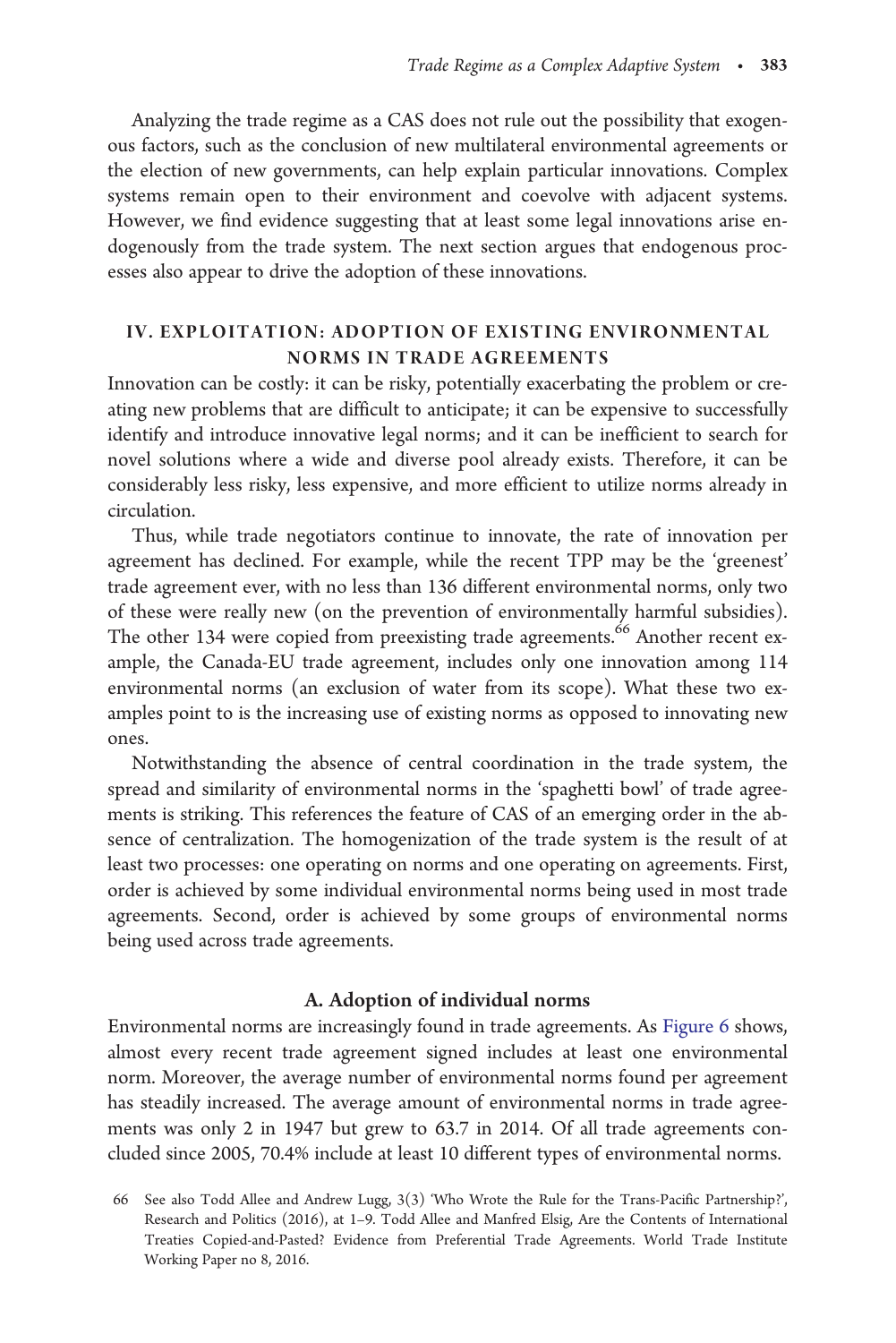<span id="page-19-0"></span>

Figure 6 Growth of PTAs and environmental norms per PTA by year (1950–2010). Source: Morin, Pauwelyn and Hollway.

However, while environmental norms are becoming more common in trade agreements, some environmental norms appear more than others. In fact, most environmental provisions can only be found in a few trade agreements. For example, the common but differentiated responsibility principle, the obligation to ratify the Kyoto Protocol and the use of geographical indications to protect the environment are only found in the EU's trade agreements. Similarly, only in the US trade agreements do we find the possibility to have a suspension of trade concessions when a country does not provide monetary compensation for failure to comply with its own environmental laws. As [Figure 7](#page-20-0) shows, only 18 environmental norms are found in more than 100 trade agreements.

At first, this might suggest that there is little order to the trade regime CAS. Most innovations are not widely adopted. But the top 10 most reused environmental norms, shown in [Table 3,](#page-20-0) appear in approximately a quarter to half of all trade agreements.

Several factors can explain why some norms are more widely adopted than others, including the relative power of their initial proponents and the number of parties to the agreement that first introduced the innovation.<sup>67</sup> But one important contributing factor seems to be the time of innovation. As [Table 3](#page-20-0) suggests, most of the widely reproduced norms were first introduced in the early days of the modern trade regime. Innovations introduced by the GATT in 1947, for example, remain among the most widely adopted norms in the trade system. These initial innovations have longterm impacts.

Such sensitivity to primary conditions is typical of CASs. Since positive feedbacks generate increasing returns, relatively minor choices between norms at early stages

<sup>67</sup> Dominique Bruhn et al., 'Diffusion of Environmental Norms through Trade Agreements: Evidence of the Provision-level'.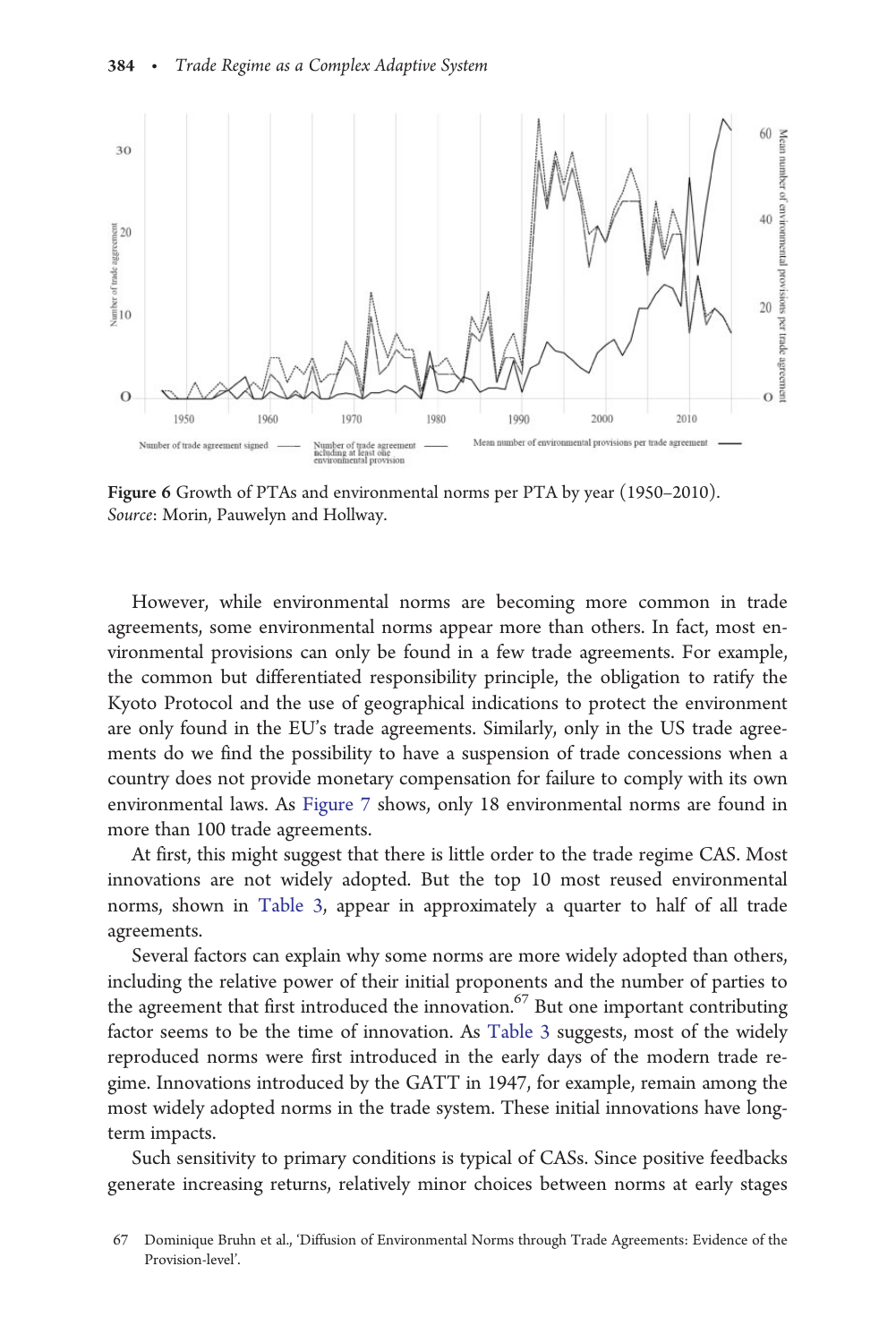<span id="page-20-0"></span>

Figure 7 Growth of environmental norms in trade agreements. Source: Morin, Pauwelyn and Hollway.

| Environmental norm                                                                                                                                | Trade agreement<br>where the norm<br>first appeared | Number of trade<br>agreements that<br>include the norm |
|---------------------------------------------------------------------------------------------------------------------------------------------------|-----------------------------------------------------|--------------------------------------------------------|
| 1. Exception for the conservation of<br>natural resources                                                                                         | <b>GATT 1947</b>                                    | 323                                                    |
| 2. Exception for the life of animal or<br>plant (without necessity condition)                                                                     | Canada Portugal 1954                                | 312                                                    |
| 3. Other reference to international en-<br>vironmental institutions                                                                               | Treaty of Rome 1957                                 | 256                                                    |
| 4. Exception for measures necessary<br>to protect the life of animal or plant                                                                     | <b>GATT 1947</b>                                    | 247                                                    |
| 5. Right to apply technical barriers to<br>trade (TBT) measures related to<br>the environment                                                     | Tokyo Codes 1979                                    | 234                                                    |
| 6. Right to derogate from the regular<br>adoption procedure of a TBT meas-<br>ure in case of environmental<br>emergency                           | EFTA 1960                                           | 231                                                    |
| 7. Prevalence of an environmental<br>agreements [other than main multi-<br>lateral environmental agreements<br>(MEAs)] in case of incompatibility | Treaty of Rome 1957                                 | 214                                                    |
| 8. SPS measures and the environment                                                                                                               | <b>NAFTA 1992</b>                                   | 200                                                    |
| 9. Commitment to implement an en-<br>vironmental agreement (other than<br>main MEAs)                                                              | Finland Poland 1976                                 | 166                                                    |
| 10. Vague commitments to cooperate<br>on environmental matters                                                                                    | <b>European Community</b><br>and Algeria 1976       | 154                                                    |

# Table 3 Top 10 most reused environmental norms

Source: Morin, Pauwelyn and Hollway.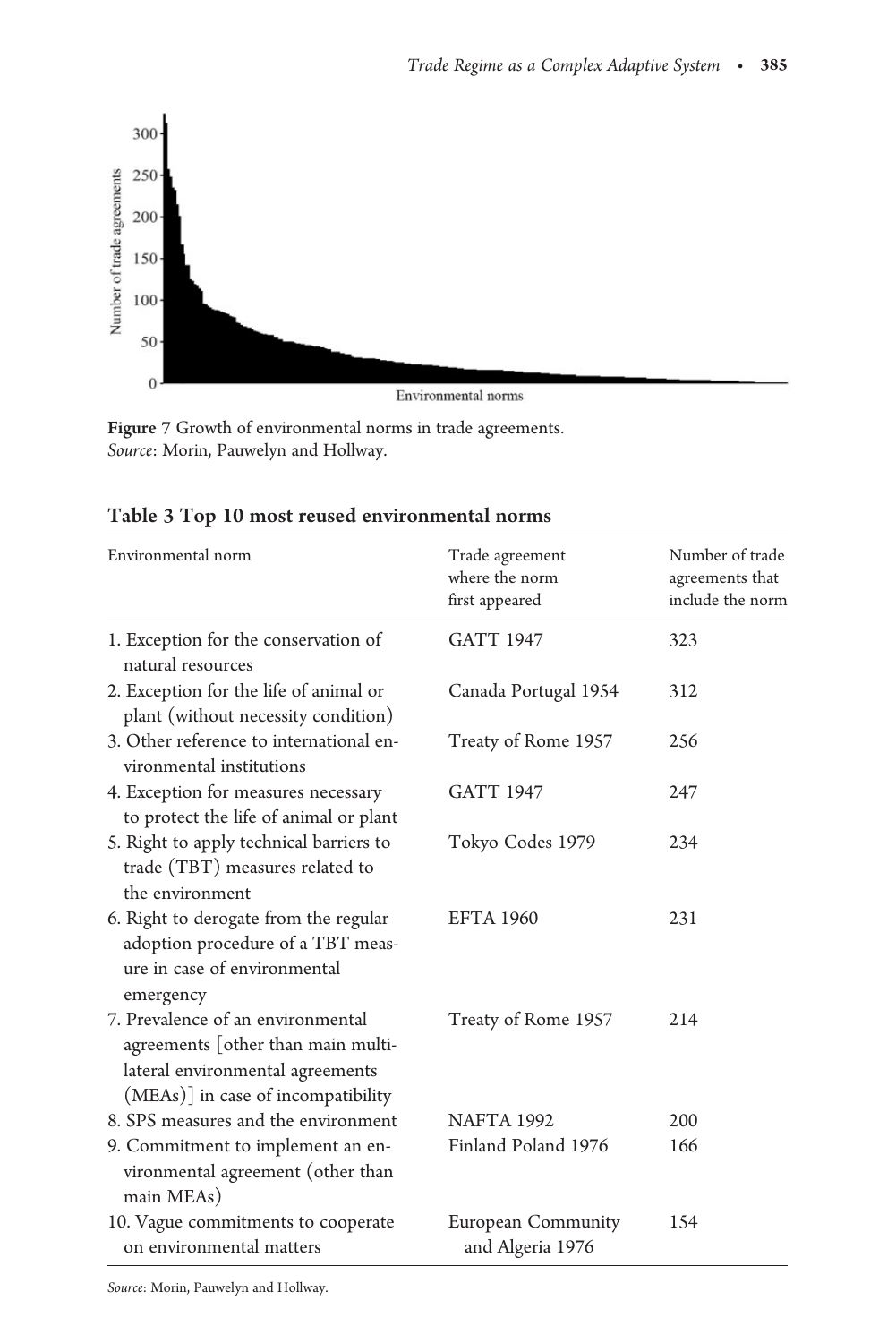can cause these norms to accumulate an advantage in popularity over other norms. This is referred to as path dependency, the butterfly effect, preferential attachment, or the Matthew Effect. This can explain why a relatively minor exception for the conservation of exhaustible natural resources became the most widely adopted norm in the trade system, now found in at least 323 trade agreements: it was introduced early in the evolution of the system, in 1947 with the GATT. As Pauwelyn explains:

Once a product, contract clause, BIT phrase or FTA approach has become the dominant standard in the market ... the accrued network externalities [e.g. positive effects linked to many actors using the same standard, think of electric plugs or internet connectivity protocols] give it an important edge over newly introduced innovations, even innovations that are clearly better. Applied to networks linked together by commonly used complementary legal provisions or treaties, the 'excess inertia' of widely used treaty or contract clauses—think of the phrases 'fair and equitable treatment', 'national treatment' or particular formulations of an umbrella clause—essentially derives from a search for predictability with network externalities reducing uncertainty.<sup>68</sup>

Of course, norms introduced early have had more opportunities of adoption than more recent innovations, as more trade agreements were adopted following their introduction. To take this into account, we calculated the 'adoption rate', which is obtained by dividing the times that a norm has been adopted after its first introduction by the number of agreements signed since its introduction to the trade regime CAS. This rate is plotted over time in [Figure 8.](#page-22-0) It shows that the older innovations have a higher adoption rate than recent ones, even when we take into account the number of opportunities for a norm to diffuse in agreements adopted after its introduction. This suggests that early norms have a distinct advantage.

The most widely adopted norms impose some order on the trade regime CAS through their popularity. Their generality suggests some environmental norms have been consolidated into the trade negotiator's repertoire. Indeed, [Figure 9](#page-22-0) plots how many norms are exposed to what proportion of countries in the system. After all, a single plurilateral or multilateral agreement covers a wide number of countries; countries that may not need to incorporate that norm into further trade agreements. It shows that while many norms have not been adopted by many countries, a considerable number of environmental norms are exposed to about half the state system. This is indicative of some order spanning a good section of the system.

#### B. Adoption of sets of norms

It is not only individual norms that are selected from the pool to mitigate the costs of innovation, but sometimes whole sets of environmental norms. The proliferation of institutions offers negotiators strong incentives to favor isomorphism.<sup>69</sup> By duplicating standardized agreements, negotiators can rationalize their limited resources

<sup>68</sup> Pauwelyn, above n 1, at 414.

<sup>69</sup> Paul J. DiMaggio and Walter W. Powell, 'The Iron Cage Revisited: Institutional Isomorphism and Collective Rationality in Organizational Fields', 48(2) American Sociological Review 147 (1983), at 156.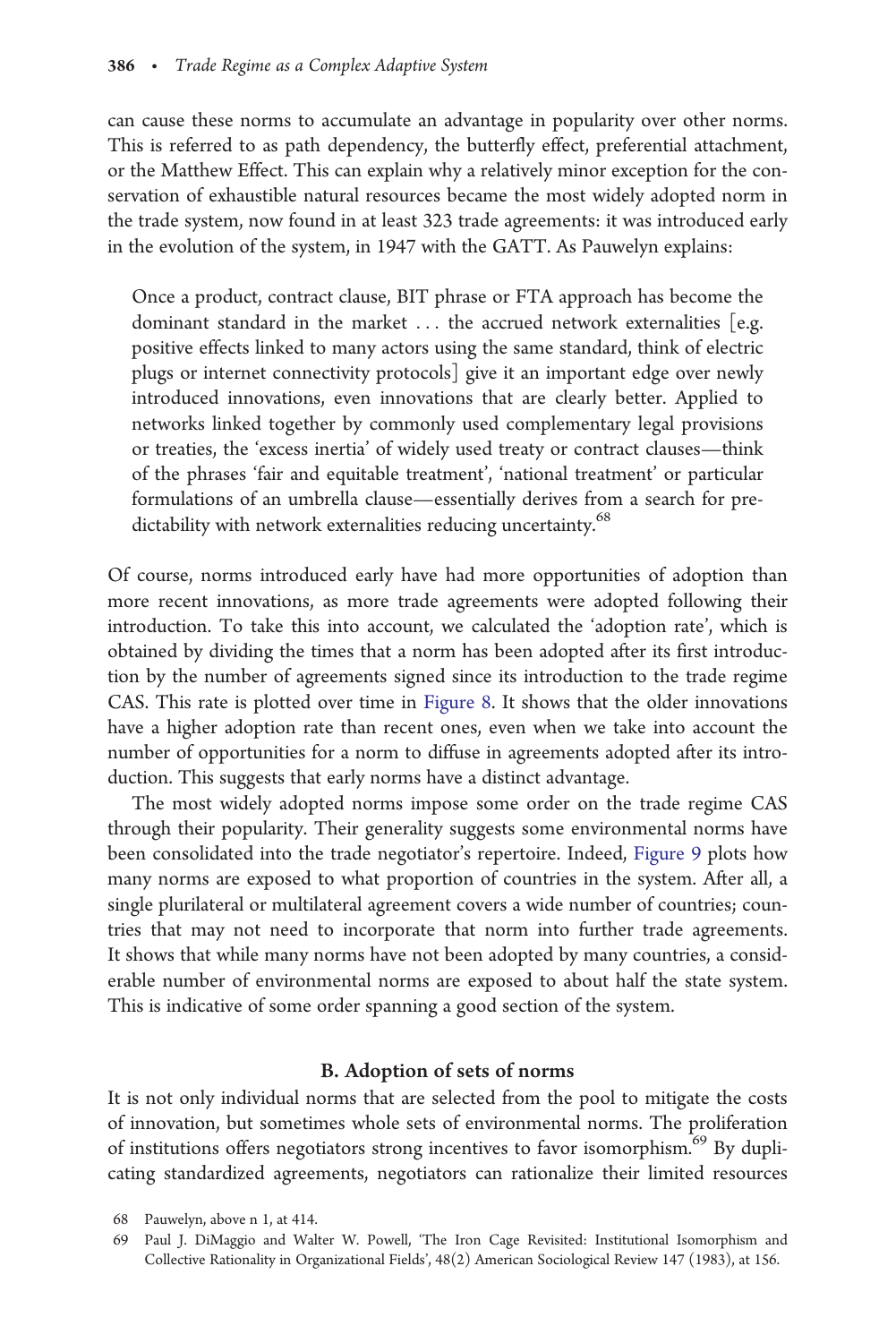<span id="page-22-0"></span>

Figure 8 Adoption rate of environmental norms over time. Source: Morin, Pauwelyn and Hollway.



Figure 9 The adoption of environmental norms across countries. Source: Morin, Pauwelyn and Hollway.

when they are engaged in simultaneous negotiations. They can assert their authority as experts by concealing their uncertainty as well as reduce transaction and management costs arising from the supervision of several agreements. This may explain why several countries or customs unions have designed template or boilerplate PTAs from which they appear reluctant to deviate.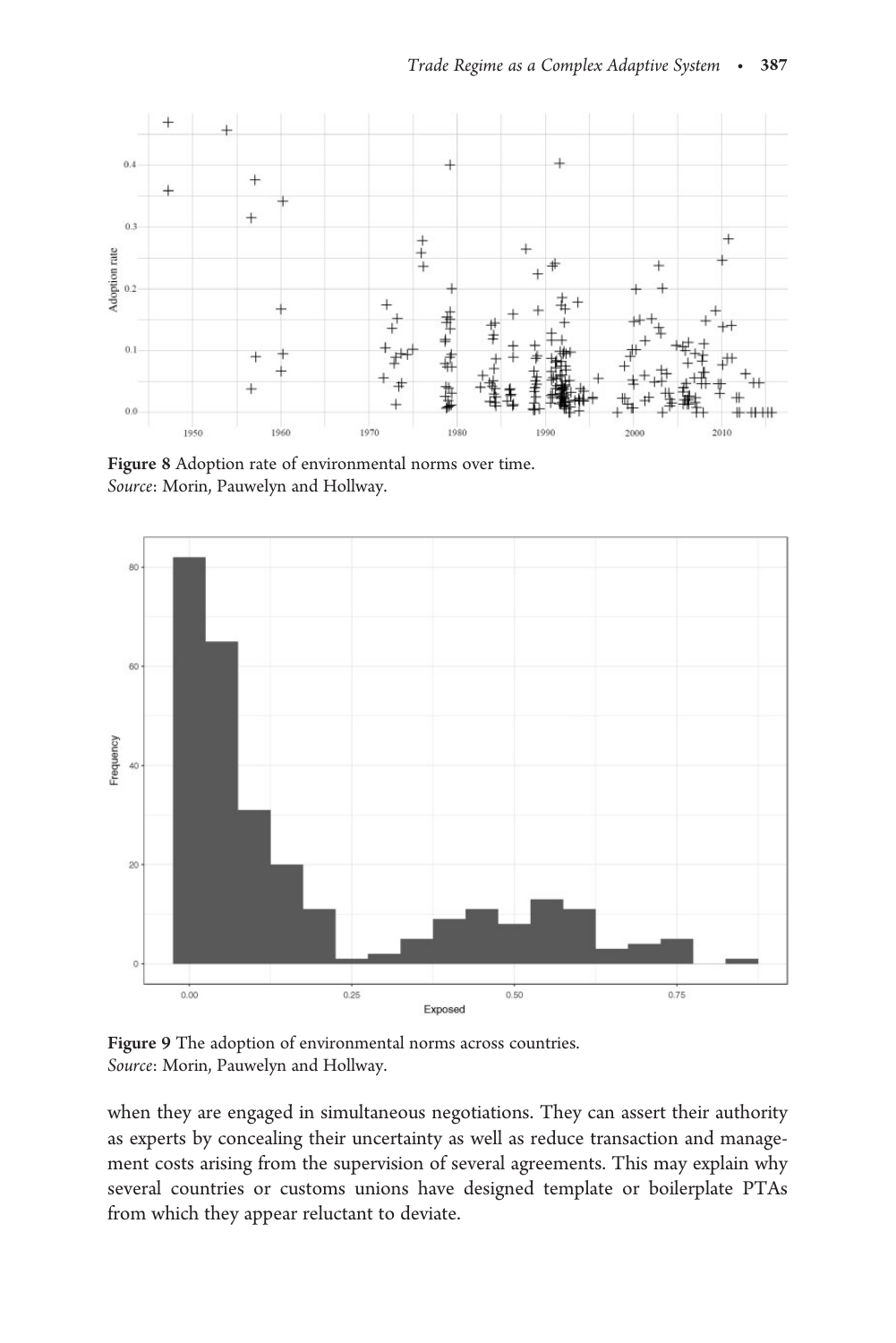

Figure 10 Heat mapping of the similarity of trade agreements by year. Source: Morin, Pauwelyn and Hollway.

We can observe this commonality in sets of norms in Figure 10, which provides a heat map of the overlap in environmental norms between trade agreements ordered chronologically along the  $x$  and  $y$  axes. The light gray hue at the top left and bottom right corner is associated with higher Jaccard distance measures, suggesting disparity between more recent and older agreements. Figure 10 shows that agreements tend to resemble other agreements of their time; that there are trends in institutional design.

Characteristics of recent PTAs are strong predictors—perhaps even better than power asymmetry and countries' economic properties—of the features of agreements that follow.<sup>70</sup> This is because previous PTAs that are perceived as successful are considered good benchmarks from which to begin negotiations and can even introduce a status quo bias. The consequence for the system though is order. The adoption of whole sets of environmental norms from one agreement to another generates a local form of order as sets of agreements converge to isomorphic forms.

We expect this templating strategy to be increasingly used. As the landscape of environmental norms in trade agreements is expanding exponentially, it becomes less necessary to explore uncharted territories compared to the relatively low costs and positive network externalities of exploiting the known landscape. Trade negotiators face reduced incentives to explore new possibilities where sufficient solutions exist.<sup>71</sup> The EU, for example, has moved from an eclectic to a highly standardized approach.72 Until 2008, the EU adjusted the environmental provisions in its PTAs to

<sup>70</sup> See Chen and Joshi, above n 23, at 239; Brandon J. Kinne, 'Network Dynamics and the Evolution of International Cooperation', 107(4) American Political Science Review 766 (2013), at 766.

<sup>71</sup> Youn et al., above n 43, at 5.

<sup>72</sup> Jean-Frédéric Morin and Myriam Rochette, 'Transatlantic Convergence of PTAs' Environmental Clauses'; Sikina Jinnah and Elisa Morgera, 'Environmental Provisions in American and E.U. Free Trade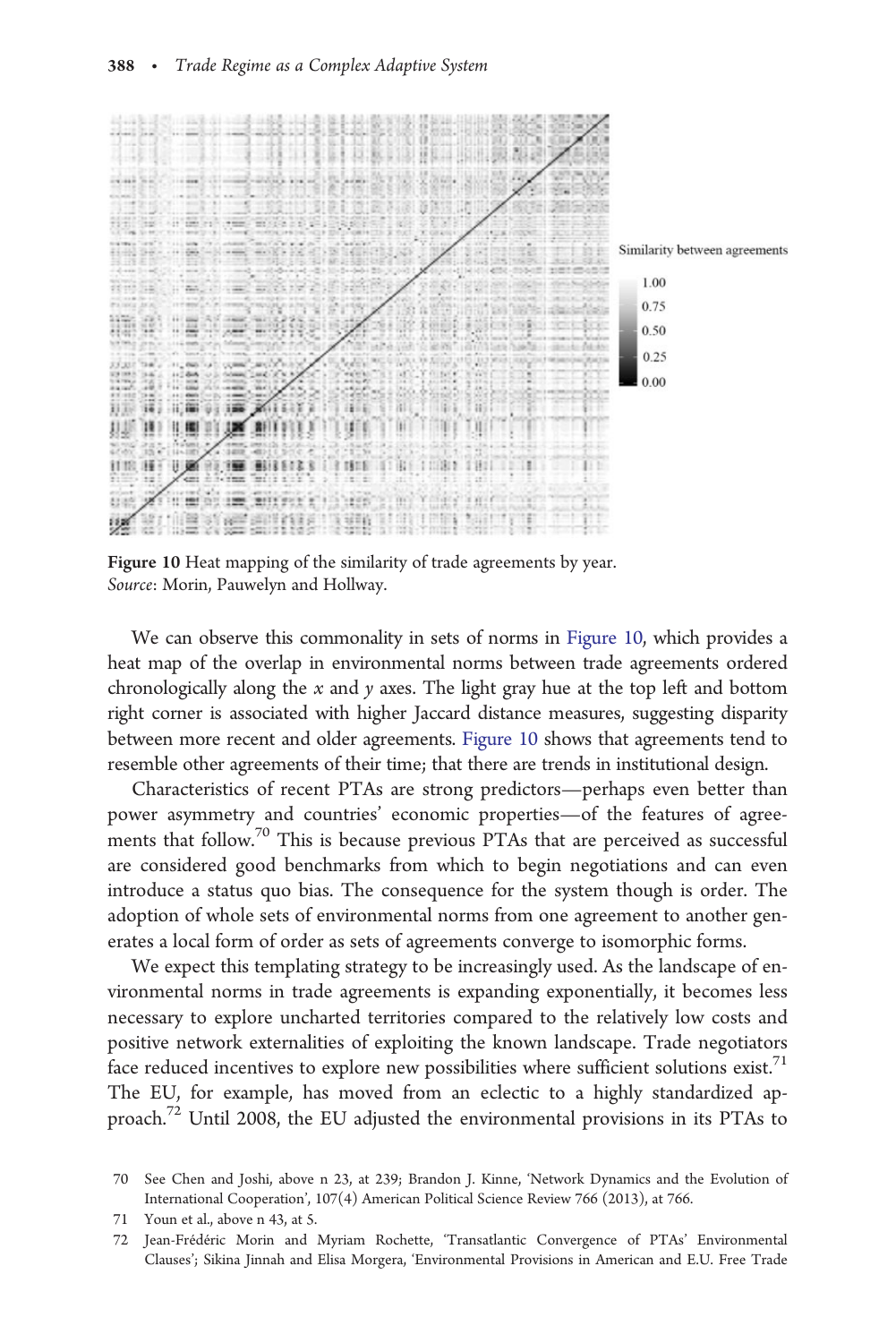the political, economic, and ecological context of its trade partners. However, more recent EU trade agreements systematically include a chapter on sustainable development, which evolves only incrementally from one negotiation to the next. While this one-size-fits-all strategy is what the USA has been doing since NAFTA, the standardization of trade negotiations is relatively new for the EU.

The landscape of environmental norms in trade agreements is constantly expanding and becomes more intensively exploited, with neither an endpoint nor any final resting point. As the example of environmental provisions illustrates, the trade regime seems to grow as any other CAS. Evolution at the edge of order (adoption) and chaos (innovation) increases the normative development of the trade regime.

#### V. CONCLUSION

We have argued that the trade regime can be usefully conceived of as a CAS. Not only does it have the features of a CAS—multiple heterogeneous elements, no central coordination, interdependency, simple rules of operation, a multiscalar structure, and openness—but adopting a CAS perspective provides a rich view of its evolution. It points to a system that creates its own, nonlinear opportunities for exploration and exploitation beyond simply the influence of exogenous pressures and crises.

We illustrated the interest of a CAS view by looking at the innovation and adoption of environmental norms in the trade regime. These norms and their presence in trade agreement texts were identified by relying on human coding.<sup>73</sup> This is because the same legal norms can be expressed in different ways that computers cannot yet recognize well. That said, the text segments coded for each of our 280 different categories of environmental norms could be used for training a parser to recognize specific and ambiguous norms in the future.

We argued that it is useful to view the trade regime as a CAS because it highlights endogenous, self-generating processes underlying the contemporary regime's complexity. Legal innovation, it seems, partly emerges out of opportunities in the structure of the system itself. Though legal innovation is influenced by exogenous factors, it seems also affected by endogenous forces, such as the recombination of existing legal building blocks and learning from the experience of earlier agreements and past disputes.

We also argued that, as this pool of environmental norms used in trade agreements increases through innovation, actors turn to strategies of exploitation to reap benefits while curtailing costs associated with innovation. Such strategies can include choosing individual norms 'off-the-shelf' as required following a mechanism of preferential attachment. This is corroborated by some environmental norms becoming particularly popular in their employment in trade agreement texts. Other strategies include templating or boilerplating, in which whole groups of environmental norms are ported from one agreement to another. This is preliminarily evidenced in the similarity in the selection of environmental norms across actors and across time.

Agreements: A Preliminary Comparison and Research Agenda', 22(3) Review of European Community and International Environmental Law 324 (2013), at 337.